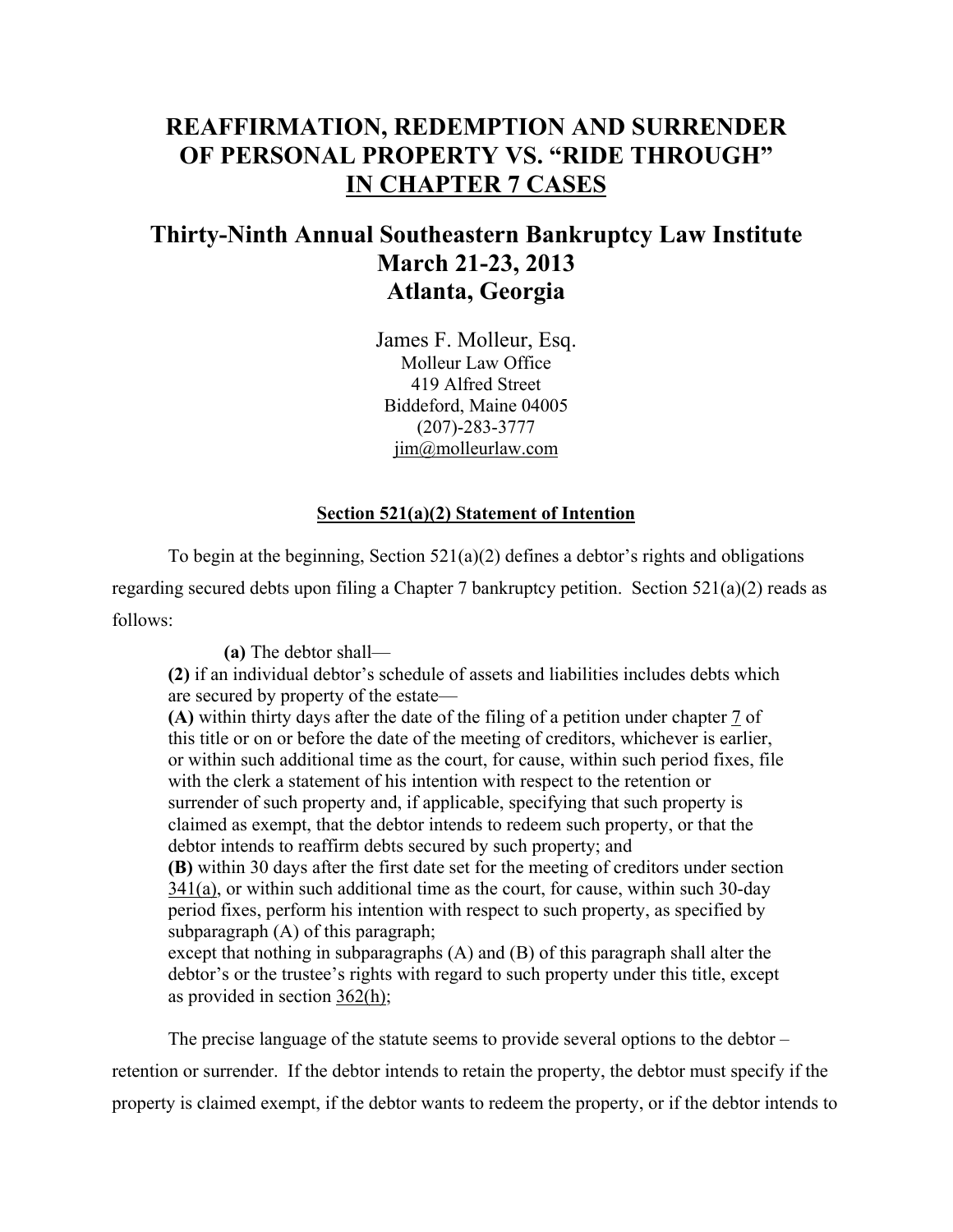reaffirm the property. As we will review later, some courts have concluded that there is a fourth option – "ride through".

# **Motions to Redeem**

 The process for motions to redeem are described in Section 722 of the Code and Bankruptcy Rule 6008 and are permitted where a debtor wishes to retain and pay for tangible personal property intended for personal, family or household use. Section 722 reads as follows:

An individual debtor may, whether or not the debtor has waived the right to redeem under this section, redeem tangible personal property intended primarily for personal, family, or household use, from a lien securing a dischargeable consumer debt, if such property is exempted under section 522 of this title or has been abandoned under section 554 of this title, by paying the holder of such lien the amount of the allowed secured claim of such holder that is secured by such lien in full at the time of redemption.

To redeem the personal property, a debtor must pay the secured creditor the amount of the "allowed secured claim" in full at the time of the redemption. Rule 6008 provides that a debtor must file a motion for Court approval, and after hearing and upon such notice as the Court directs, the Court may authorize the redemption from the lien or a sale to enforce the lien. The word "may" in the Rule suggests the Court has discretion to authorize the redemption, so even if all the requirements for redemption are met by a debtor, the Court can still refuse to approve the redemption. Notwithstanding the language in the Rule requiring a Court hearing to effectuate a redemption, a consensual redemption between a secured creditor and debtor can effectively accomplish the same goal.

The phrase "allowed secured claim" in Section 722 requires an analysis of Section 506(a)(2) of the Code. Section 506(a) reads as follows:

**(a)**

**(1)** An allowed claim of a creditor secured by a lien on property in which the estate has an interest, or that is subject to setoff under section 553 of this title, is a secured claim to the extent of the value of such creditor's interest in the estate's interest in such property, or to the extent of the amount subject to setoff, as the case may be, and is an unsecured claim to the extent that the value of such creditor's interest or the amount so subject to setoff is less than the amount of such allowed claim. Such value shall be determined in light of the purpose of the valuation and of the proposed disposition or use of such property, and in conjunction with any hearing on such disposition or use or on a plan affecting such creditor's interest.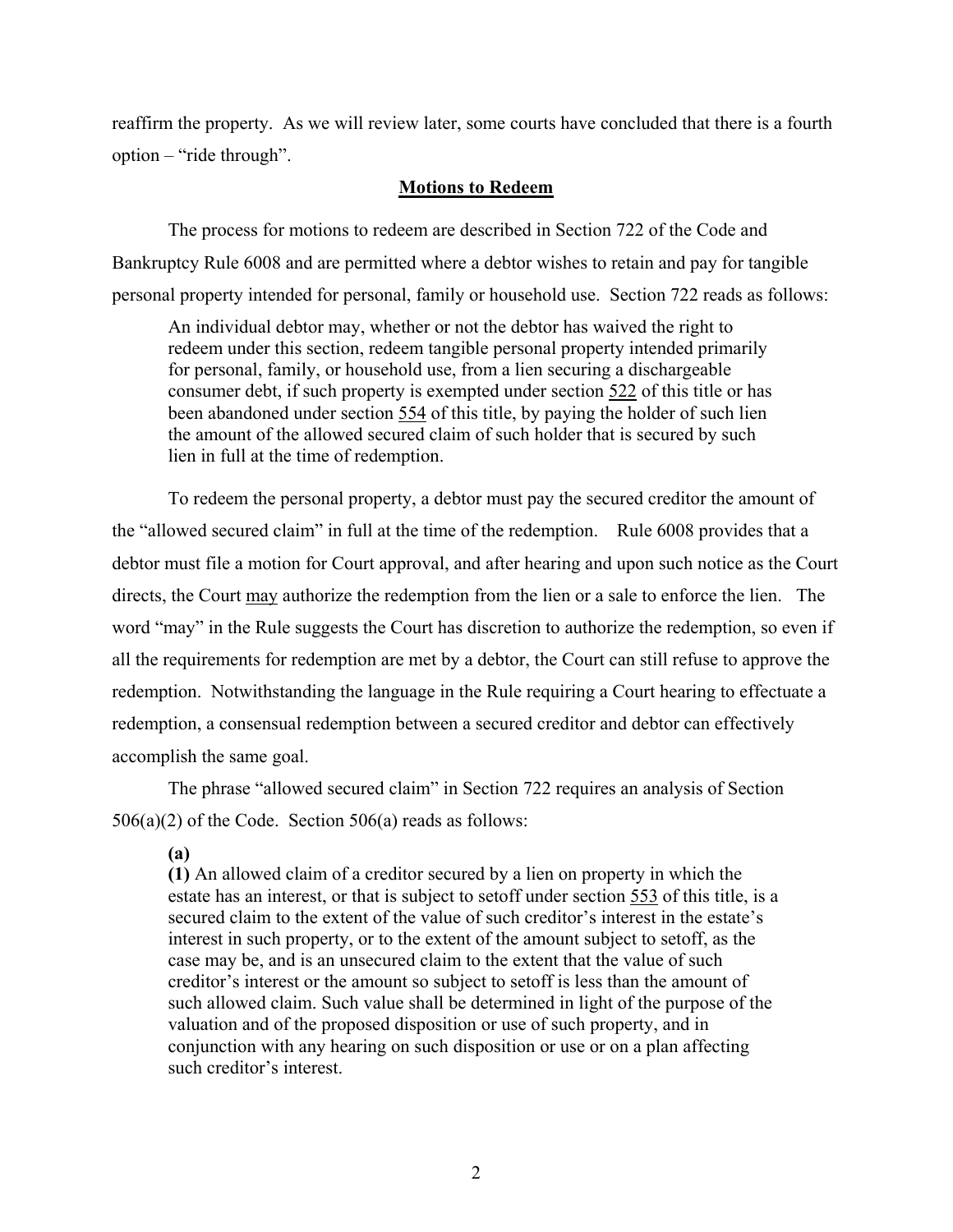**(2)** If the debtor is an individual in a case under chapter 7 or 13, such value with respect to personal property securing an allowed claim shall be determined based on the replacement value of such property as of the date of the filing of the petition without deduction for costs of sale or marketing. With respect to property acquired for personal, family, or household purposes, replacement value shall mean the price a retail merchant would charge for property of that kind considering the age and condition of the property at the time value is determined.

Section 506(a)(2) more specifically sets forth the valuation test for personal property in individual Chapter 7 and 13 cases. While Section  $506(a)(1)$  values property in light of the purpose of the valuation and proposed disposition of the property, Section 506(a)(2) tightens up the valuation process, and thereby goes beyond the valuation standards described in *Associates v. Rash*, 117 S. Ct. 1879 (1997). Section 506(a)(2) generally requires personal property to be valued at replacement value, without deduction for costs of sale or marketing. For personal property acquired for personal, family, or household purposes, replacement value is even more specifically defined to be the price a retail merchant would charge for property of that kind considering the age and condition of the property at the time value is determined.

One question that arises in valuing personal, family or household personal property is where are the retail merchants for the personal property? Are they used car lots for vehicles, or will NADA, Kelly Blue Book, or Edmunds retail valuations suffice? However, each of the book valuation guides includes the costs of reconditioning a vehicle for a retail sale as well as marketing costs. Is it sensible for a debtor to take photographs of his or her vehicle in its poor condition and to chronicle its defects for the Court in an effort to reduce the "replacement valuation" for the purposes of redemption?

Personal property other than motor vehicles is more difficult to value. Second-hand furniture stores or flea markets may be the best valuation guide for that kind of personal property. Jewelry might be best valued at jewelry stores, although the mark-up for costs of sale or marketing of that type of personal property is high.

Where a debtor cannot obtain a consensual redemption with a secured creditor due to a dispute on valuation, Bankruptcy Rule 3012 provides that the Court may determine the value of a claim secured by a lien on property upon the motion of any party in interest and after notice and hearing to the holder of the secured claim and any other entity as the Court may direct. The burden of proof for valuation is on the moving party, so a debtor seeking redemption must provide evidence to the Court of the proper replacement value, either by market reports or

3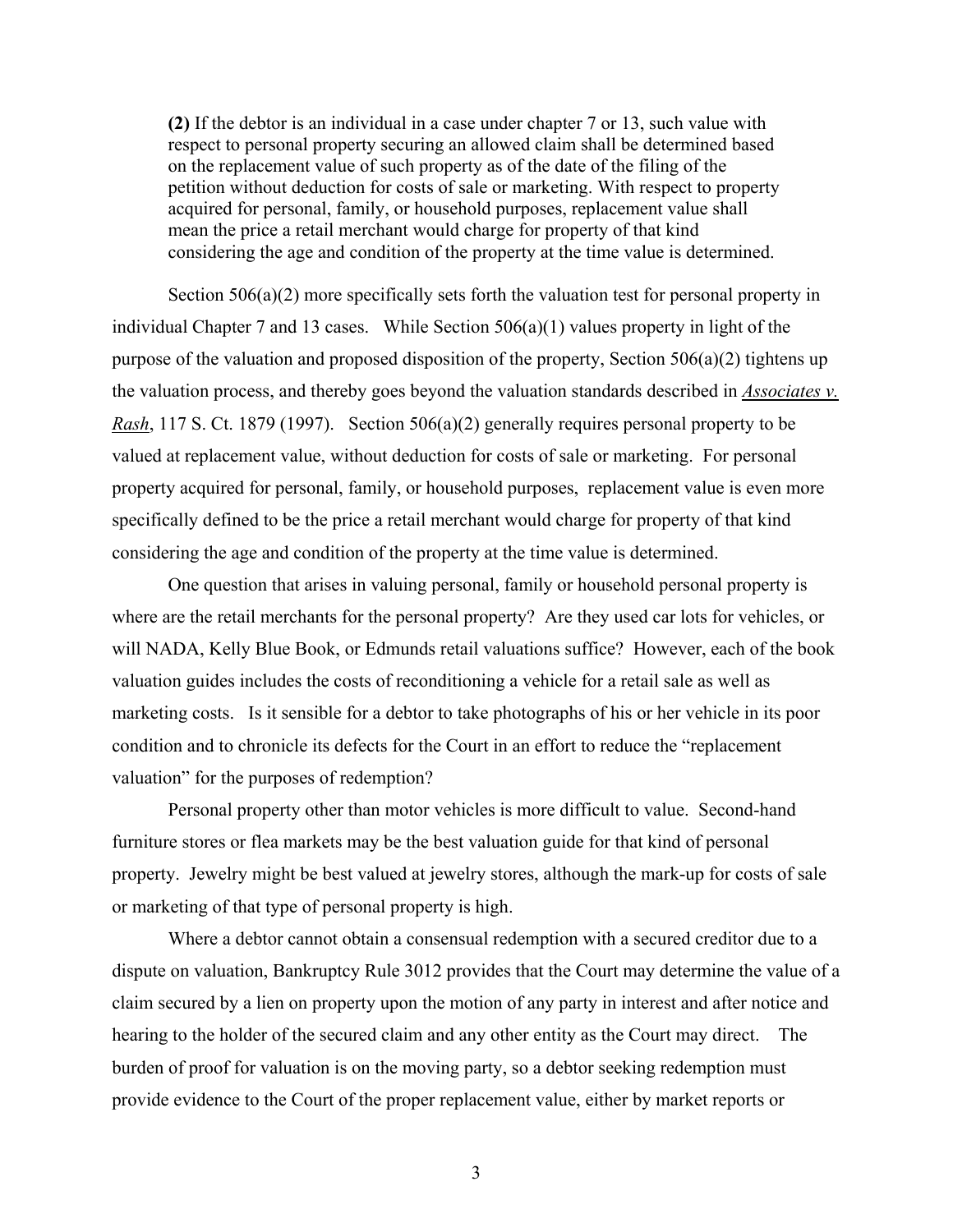similar commercial compilations (such as NADA, for vehicles), permitted by Rule of Evidence 803(17), or by expert testimony of value. Of course, owners can always testify as to value, but their testimony may not be as persuasive as the testimony of a "retail merchant" in the business of selling a particular type of personal property.

# **General Requirements for Reaffirmation Agreements**

 A proper reaffirmation agreement must be filed with the Court prior to the debtor receiving his or her discharge, and only after the debtor received the Section 524(k) disclosures, and further upon the debtor's attorney filing a declaration or affidavit that the reaffirmation is voluntary, that there is no undue hardship, and that the attorney advised the debtor of the legal consequences of the reaffirmation agreement and any default in instances where the debtor is represented by an attorney in the negotiation of the agreement Section 524(c), which describes the requirements in detail, reads as follows:

**(c)** An agreement between a holder of a claim and the debtor, the consideration for which, in whole or in part, is based on a debt that is dischargeable in a case under this title is enforceable only to any extent enforceable under applicable nonbankruptcy law, whether or not discharge of such debt is waived, only if— **(1)** such agreement was made before the granting of the discharge under section 727, 1141, 1228, or 1328 of this title;

**(2)** the debtor received the disclosures described in subsection (k) at or before the time at which the debtor signed the agreement;

**(3)** such agreement has been filed with the court and, if applicable, accompanied by a declaration or an affidavit of the attorney that represented the debtor during the course of negotiating an agreement under this subsection, which states that— **(A)** such agreement represents a fully informed and voluntary agreement by the debtor;

**(B)** such agreement does not impose an undue hardship on the debtor or a dependent of the debtor; and

**(C)** the attorney fully advised the debtor of the legal effect and consequences of— **(i)** an agreement of the kind specified in this subsection; and

**(ii)** any default under such an agreement;

**(4)** the debtor has not rescinded such agreement at any time prior to discharge or within sixty days after such agreement is filed with the court, whichever occurs later, by giving notice of rescission to the holder of such claim;

**(5)** the provisions of subsection (d) of this section have been complied with; and **(6)**

**(A)** in a case concerning an individual who was not represented by an attorney during the course of negotiating an agreement under this subsection, the court approves such agreement as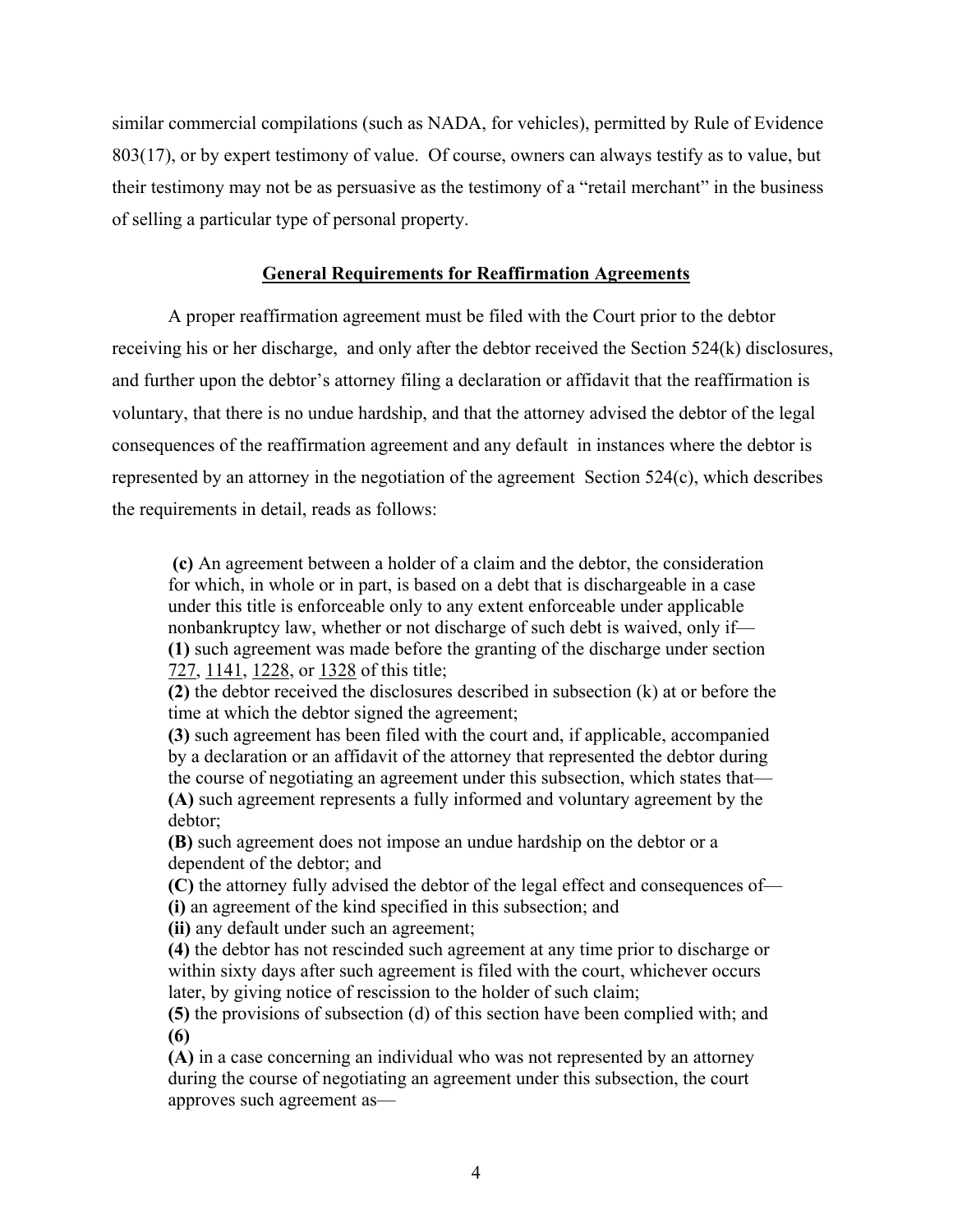**(i)** not imposing an undue hardship on the debtor or a dependent of the debtor; and

**(ii)** in the best interest of the debtor.

**(B)** Subparagraph (A) shall not apply to the extent that such debt is a consumer debt secured by real property.

 The reaffirmation agreement is further only effective if the debtor has not rescinded the agreement at any time prior to the discharge or within 60 days after the agreement is filed with the Court, whichever is later. Notice of the rescission must be provided to the secured creditor. In instances where the debtor is not represented by an attorney in the "negotiation" of the agreement, the Court must also follow Section 524 (d) which reads as follows:

**(d)** In a case concerning an individual, when the court has determined whether to grant or not to grant a discharge under section 727, 1141, 1228, or 1328 of this title, the court may hold a hearing at which the debtor shall appear in person. At any such hearing, the court shall inform the debtor that a discharge has been granted or the reason why a discharge has not been granted. If a discharge has been granted and if the debtor desires to make an agreement of the kind specified in subsection (c) of this section and was not represented by an attorney during the course of negotiating such agreement, then the court shall hold a hearing at which the debtor shall appear in person and at such hearing the court shall—

**(1)** inform the debtor—

**(A)** that such an agreement is not required under this title, under nonbankruptcy law, or under any agreement not made in accordance with the provisions of subsection (c) of this section; and

**(B)** of the legal effect and consequences of—

**(i)** an agreement of the kind specified in subsection (c) of this section; and **(ii)** a default under such an agreement; and

**(2)** determine whether the agreement that the debtor desires to make complies with the requirements of subsection  $(c)(6)$  of this section, if the consideration for such agreement is based in whole or in part on a consumer debt that is not secured by real property of the debtor.

Essentially, the Court is required to make certain a non-represented debtor understands the reaffirmation process and that the reaffirmation will not be an undue hardship on the debtor. Interestingly, in both Section 524 (c) and (d), there is an expectation by Congress that the reaffirmation process is a "negotiation". In this writer's experience, while some minor concessions might be negotiated with secured creditors in reaffirmations, more commonly they are quite mechanical. Creditors usually only agree to reaffirm if the debtors are current with their monthly payments on the secured loans and are meeting any other obligations (such as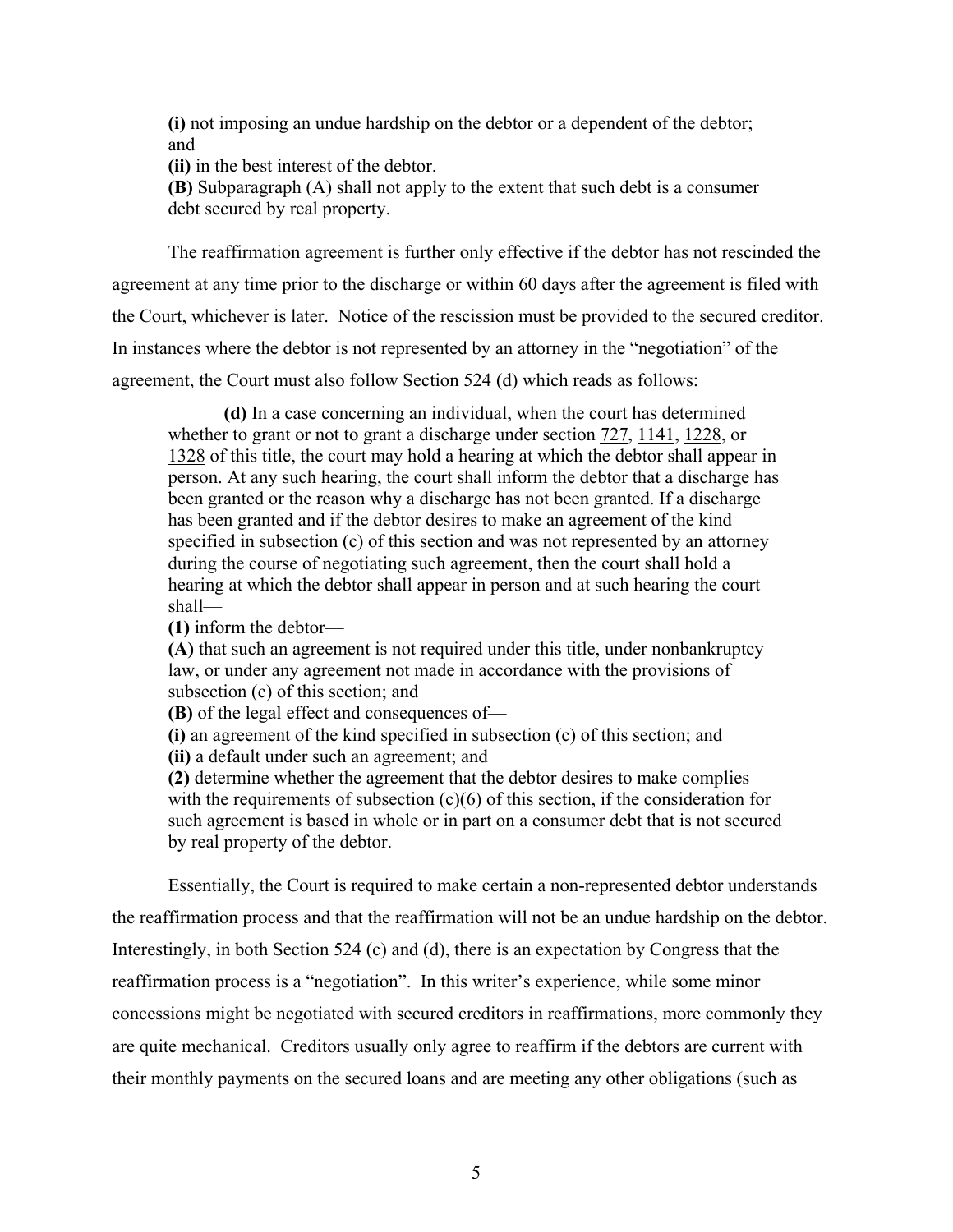insurance), and the terms of the reaffirmation are on the same terms as the secured loan as existed prior to the filing of bankruptcy. Certainly, there is an opportunity for a debtor to "play chicken" with the secured creditor and not sign the agreement unless the lender concedes on a lower interest rate or smaller total loan balance, but the creditor community seems to be relatively united in resisting any change in terms of the loan. Creditors would rather repossess the personal property and sell it at a loss than agree to modified loan terms.

The disclosures contained in Section 524 (k) are well known and have been incorporated into "form reaffirmation agreements" that are required by Courts to be used to simplify the reaffirmation process. The form agreement described in Section 524(k) contains mini-TILA provisions designed for consumer protection, but frankly are too confusing for the average consumer. The required instructions and statements in Section  $524(k)(3)(J)(i)$  are laudable and hopefully give debtors pause before signing, but probably have too much information for debtors. To the extent debtors actually read the agreement and understand it, they certainly understand the seriousness of the reaffirmation process, and hopefully, they pause before signing.

The timing of signing reaffirmation agreements can be critical. If the agreement is signed and filed with the Court 30 days prior to discharge, the debtor can still back out of the agreement 30 days after discharge, and the creditor may have lost several remedies it may have against the debtor (such as asserting the debt should be non-dischargeable under Section 523 (a)(2), (4), or (6), because the time periods for filing a complaint under those statutory sections would have expired). A squib of a recent case, *In re Martinez*, 7-11-15027 JA, 2012 WL 3028511 (Bankr. D.N.M. July 25, 2012), illustrates that issue:

Ms. Martinez asserts that the reaffirmation agreement was unenforceable under this Court's *Perez* decision because her counsel crossed out one of the certifications on the agreement. This Court disagrees. Counsel crossed out the certification on the Reaffirmation Agreement stating that "this agreement does not impose an undue hardship on the debtor or any dependent of the debtor." *See* Reaffirmation Agreement, p. 6—Case No. 7–11–15027— Docket No. 11. However, counsel for Ms. Martinez also checked the box on the Reaffirmation Agreement stating that "[a] presumption of undue hardship has been established with respect to this agreement. In my opinion, however, the debtor is able to make the required payment." *Id.* By checking the box on Part C stating that a presumption of undue hardship has been established, but in the opinion of counsel, the debtor is nevertheless able to make the payments, counsel has effectively made the undue hardship certification. *See Perez,* 2010 WL 2737187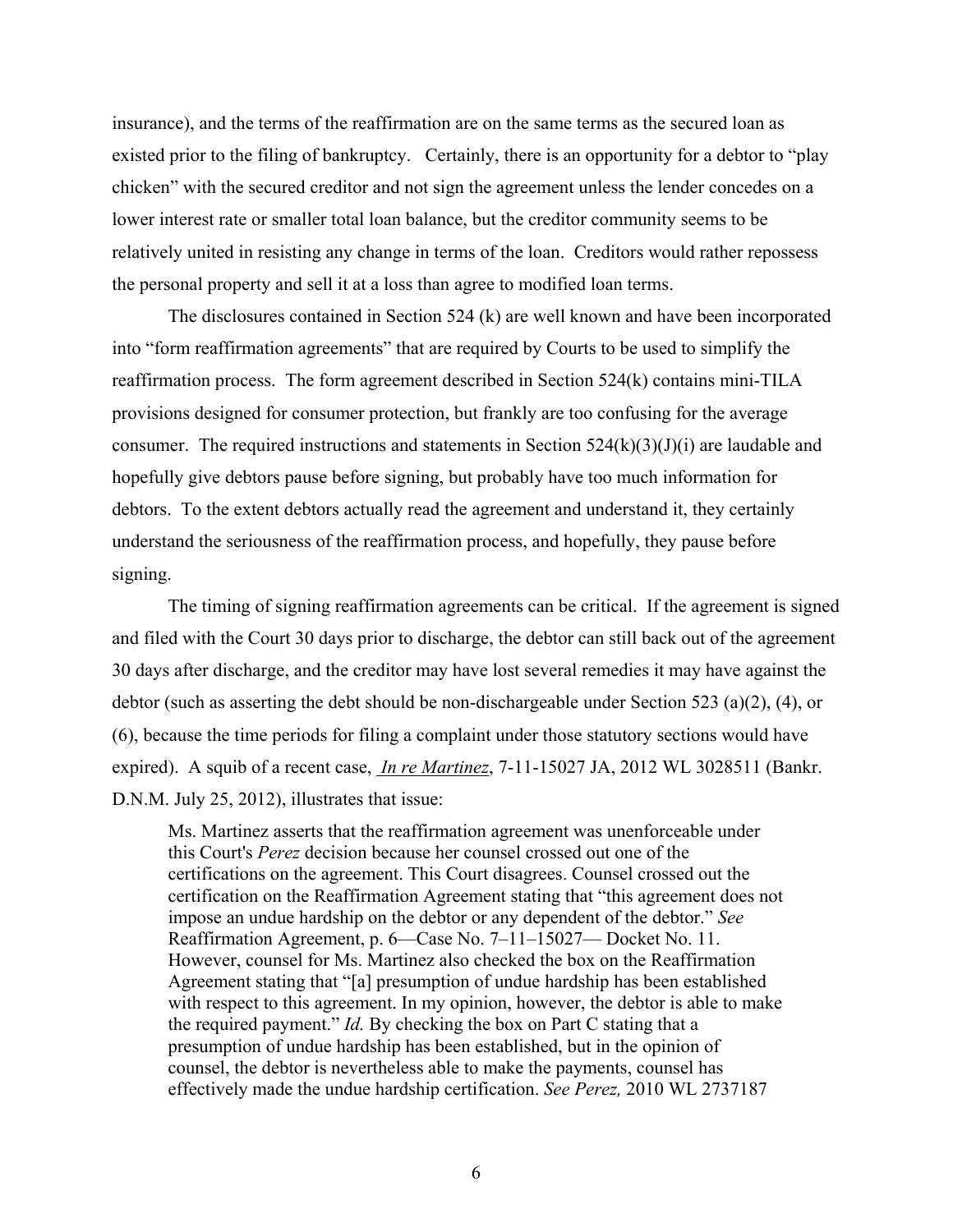at \*4 n. 6. Thus, the Reaffirmation Agreement between NMDWFS and Ms. Martinez was enforceable at the time the parties entered into the agreement.

An enforceable reaffirmation agreement can function as an acceptable alternative to filing a complaint objecting to dischargeability of debt because it can accomplish the same result: a debt that is reaffirmed is excepted from discharge.<sup>3</sup> However, by entering into a reaffirmation agreement with Ms. Martinez instead of either 1) timely filing an adversary proceeding seeking a determination of nondischargeability; or 2) obtaining entry of an order extending the time to file a complaint<sup>4</sup>; NMDWFS took a risk that Ms. Martinez could rescind the agreement. A debtor who enters into a reaffirmation agreement can rescind (cancel) the agreement "at any time before the bankruptcy court enters a discharge order, or before the expiration of the 60–day period that begins on the date [the debtor's] reaffirmation agreement is filed with the court, whichever occurs later." 11 U.S.C.  $\S$  524(k) 3)(J)(i). The Complaint recites that Ms. Martinez rescinded the Reaffirmation Agreement on April 4, 2012, which is within sixty days of the date the Reaffirmation Agreement was filed with the Court. *See* Case No. 7–11–15027 JA— Docket No. 11. By rescinding the Reaffirmation Agreement, Ms. Martinez rendered the agreement unenforceable.

In re Martinez, 7-11-15027 JA, 2012 WL 3028511 (Bankr. D.N.M. July 25, 2012)

# **When Does the Presumption of Undue Hardship Arise?**

 Section 524(m)(1) establishes when the presumption of undue hardship arises, and thereby triggers a Court hearing under Section 524 (d)(1). Section 524(m) reads as follows:

# **(m)**

**(1)** Until 60 days after an agreement of the kind specified in subsection (c) is filed with the court (or such additional period as the court, after notice and a hearing and for cause, orders before the expiration of such period), it shall be presumed that such agreement is an undue hardship on the debtor if the debtor's monthly income less the debtor's monthly expenses as shown on the debtor's completed and signed statement in support of such agreement required under subsection  $(k)(6)(A)$  is less than the scheduled payments on the reaffirmed debt. This presumption shall be reviewed by the court. The presumption may be rebutted in writing by the debtor if the statement includes an explanation that identifies additional sources of funds to make the payments as agreed upon under the terms of such agreement. If the presumption is not rebutted to the satisfaction of the court, the court may disapprove such agreement. No agreement shall be disapproved without notice and a hearing to the debtor and creditor, and such hearing shall be concluded before the entry of the debtor's discharge. **(2)** This subsection does not apply to reaffirmation agreements where the creditor is a credit union, as defined in section  $19(b)(1)(A)(iv)$  of the Federal Reserve Act.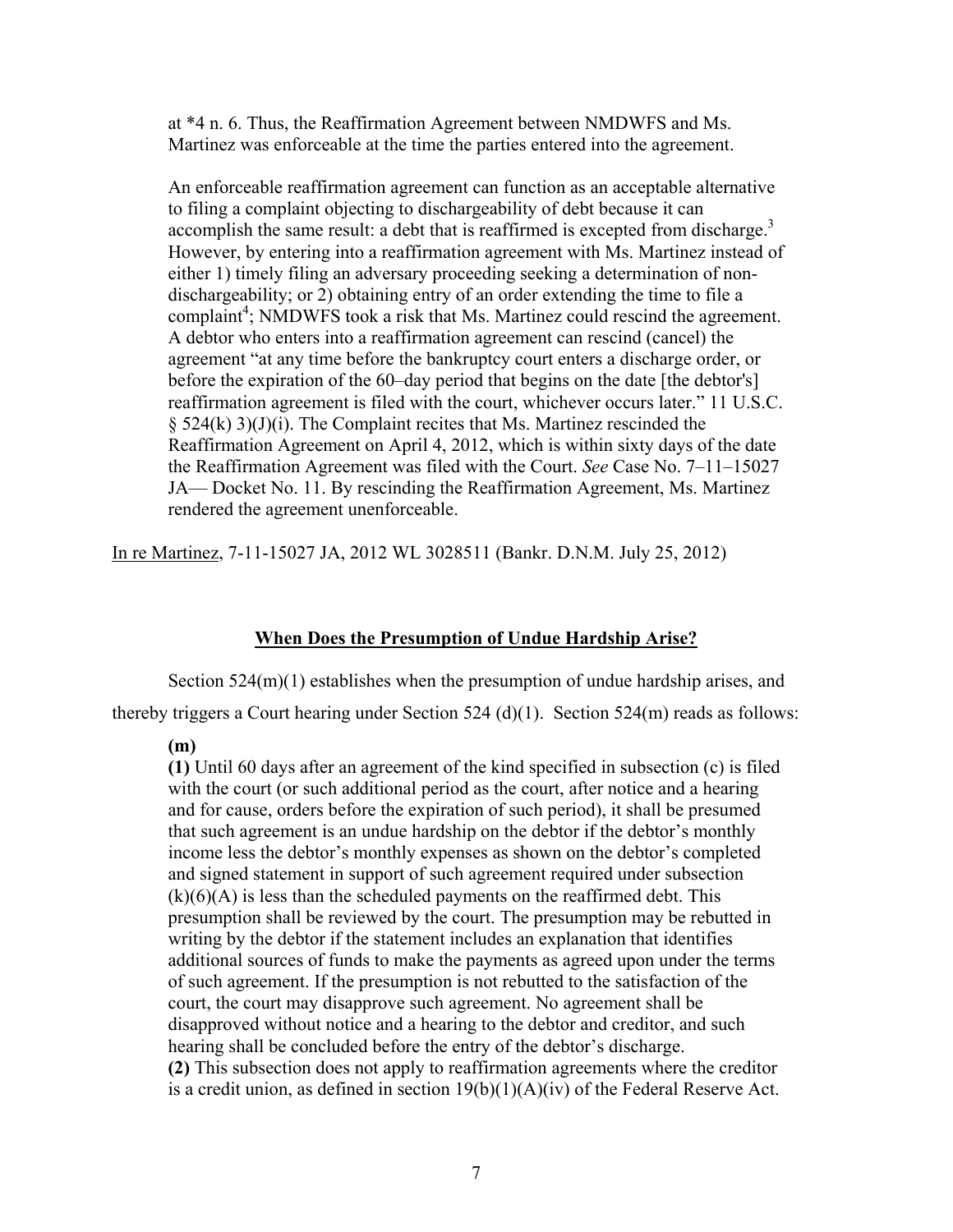First, notice that the undue hardship standards do not apply if the secured creditor is a credit union. Credit unions demonstrated to Congress, in 2005, that they were trustworthy enough to not take advantage of debtors, that any reaffirmation agreement with a credit union does not receive the same scrutiny as an agreement with a national bank or national car lender. This writer's experience is that credit unions are more aggressive with consumers than other lenders regarding reaffirmations, so perhaps Congress's confidence in credit unions was misplaced.

 The undue hardship presumption is basically a mathematical calculation of the debtor's monthly income and expenses, with a showing that the reaffirmed debt can be paid from existing income. If that showing is not initially made in Schedules I and J, then the debtor must rebut the presumption in writing by showing additional sources of income sufficient to pay the reaffirmed debt on a monthly basis. Interestingly, even if the Court is not satisfied that the presumption is rebutted, the Court may still approve the agreement. The Court cannot disapprove the agreement unless the court holds a hearing on the reaffirmation agreement, with notice to the debtor and creditor. The hearing must conclude prior to the issuance of the discharge.

 A practice pointer: Schedule J should always include payment of any debt the debtor intends to reaffirm, and Schedules I and J should always "0" out at the end of Schedule J to show there is sufficient income to pay whatever expenses are on Schedule J. Why "0" out? Why not have extra money left over at the end of Schedule J? If there are additional funds left over, the debtor may not have issues on a reaffirmation, but could have other issues with the U.S. Trustee about why the consumer debtor is filing a Chapter 7 instead of a 13.

 Two recent cases illustrate the undue hardship presumption. In *In re Caldwell*, the Court disapproved a reaffirmation agreement on a mobile home that the debtor could not afford. Finally, in *In re Minor*, the Court concluded that debtors demonstrated reduced expenses and thereby approved the reaffirmation agreement. Squibs of each case follow:

## **Synopsis**

**Background:** Chapter 7 debtor sought to reaffirm debt secured by manufactured home, despite fact that her disposable income was less than amount of monthly payments that she would be required to make under reaffirmation agreement.

**Holding:** The Bankruptcy Court, Jeffery A. Deller, J., held that debtor failed to rebut presumption of undue hardship arising from her proposed reaffirmation of secured debt that she could not afford to pay by testifying that reaffirmation was

8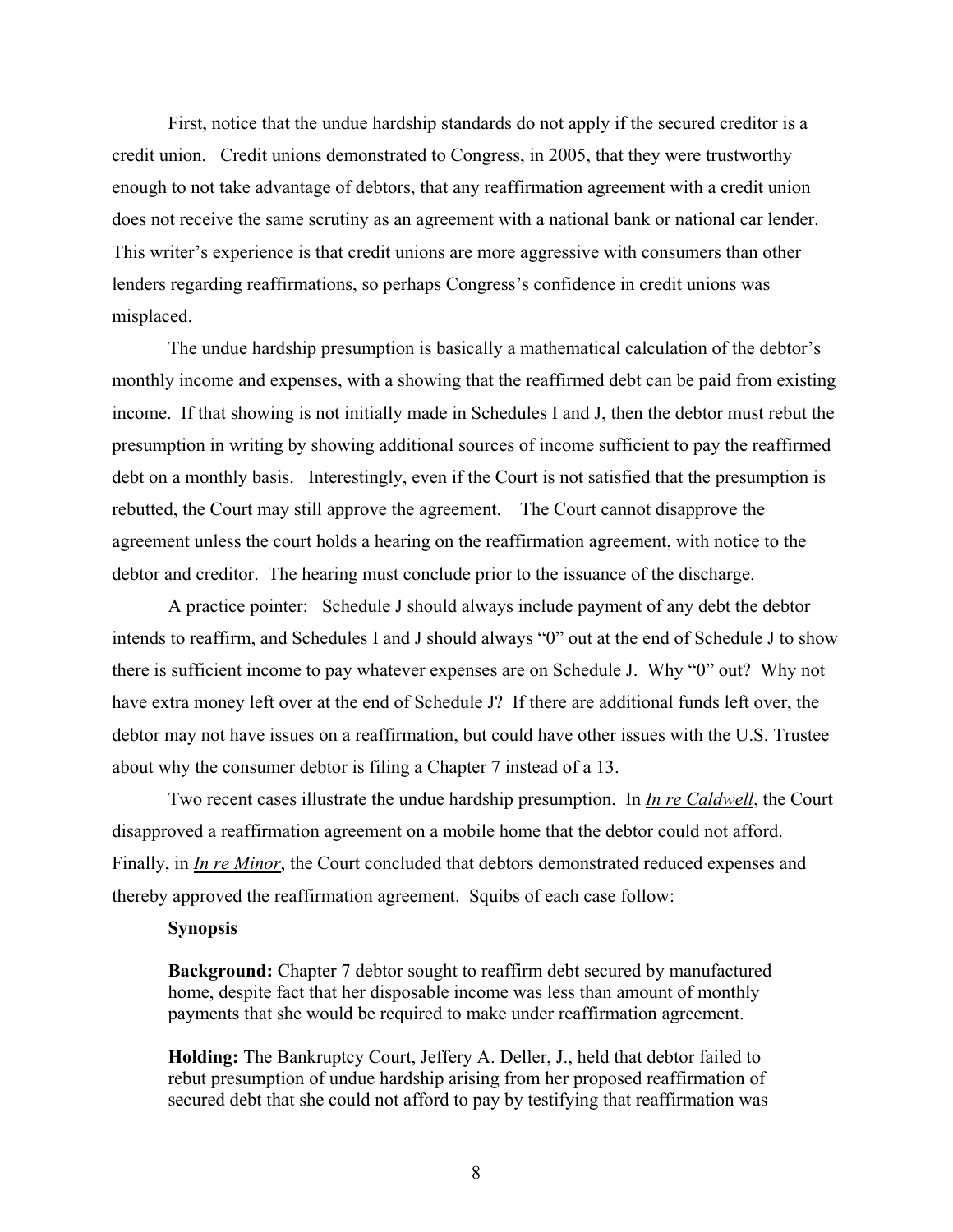motivated by her desire to preserve her co-owner's interest in manufactured home that secured this debt, and that co-owner would make all monthly payments.

Not approved.

In re Caldwell, 464 B.R. 694 (Bankr. W.D. Pa. 2012)

# **\*696**

1 Under the facts of the instant case, the presumption of undue hardship arises<sup>2</sup> because the Debtor's schedules indicate the Debtor's inability to make the payments required under the *Amended Reaffirmation Agreement.* For this reason, the Court conducted a hearing on the *Amended Reaffirmation Agreement* on January 20,  $2012.<sup>3</sup>$ 

2 At the hearing, counsel for the Debtor argued that despite the presumption, the Court should approve the *Amended Reaffirmation Agreement* because the Debtor is seeking to protect the interest of her daughter who is a co-owner of the Property and who supplies the monthly payment amount. (*See* Audio Recording of Hearing Held in Courtroom D, January 20, 2012 (10:16–10:18 AM)).

The Court does not find the Debtor's argument to be persuasive. When considering whether to approve a reaffirmation agreement the Court must consider whether the Debtor has successfully rebutted the presumption of undue hardship. *See* 11 U.S.C. § 524(m)(1). While the Debtor insists that her co-owning daughter will contribute payments, there is nothing of record to indicate that the co-owner is required to or is capable of doing so. In addition, the terms of the *Amended Reaffirmation Agreement* seek to have the Debtor affirm a payment amount of \$537.27 per month over the next twenty-two (22) years. While the interest rate and payment amount seem reasonable, there was no evidence presented as to whether the Debtor (and/or her daughter) will be able to maintain a sufficient level of income over such an extended period of time to repay the reaffirmed debt.

Additionally, from the facts and circumstances presented, consideration of whether the *Amended Reaffirmation Agreement* is in the best interest of the Debtor helps to inform this Court's analysis of whether the Debtor has successfully rebutted the presumption of undue hardship. *See e.g., In re Hart,* 402 B.R. 78, 87 (Bankr. D.Del. 2009) (explaining the court's presumption analysis was "heavily influenced" by whether an agreement is in the debtor's best interest when considering a request to reaffirm consumer debt secured by real property); *In re Laynas,* 345 B.R. 505, 515 (Bankr. E.D. Pa. 2006) (When considering whether the presumption of undue hardship has been rebutted "nothing in  $\S$  $524(m)(1)$  expressly prohibits the court from considering other factors (such as the debtor's best interest, as under  $\S$  524(c)(6)(A)).").

Reaffirmation of the debt does not appear to provide any benefit to the Debtor.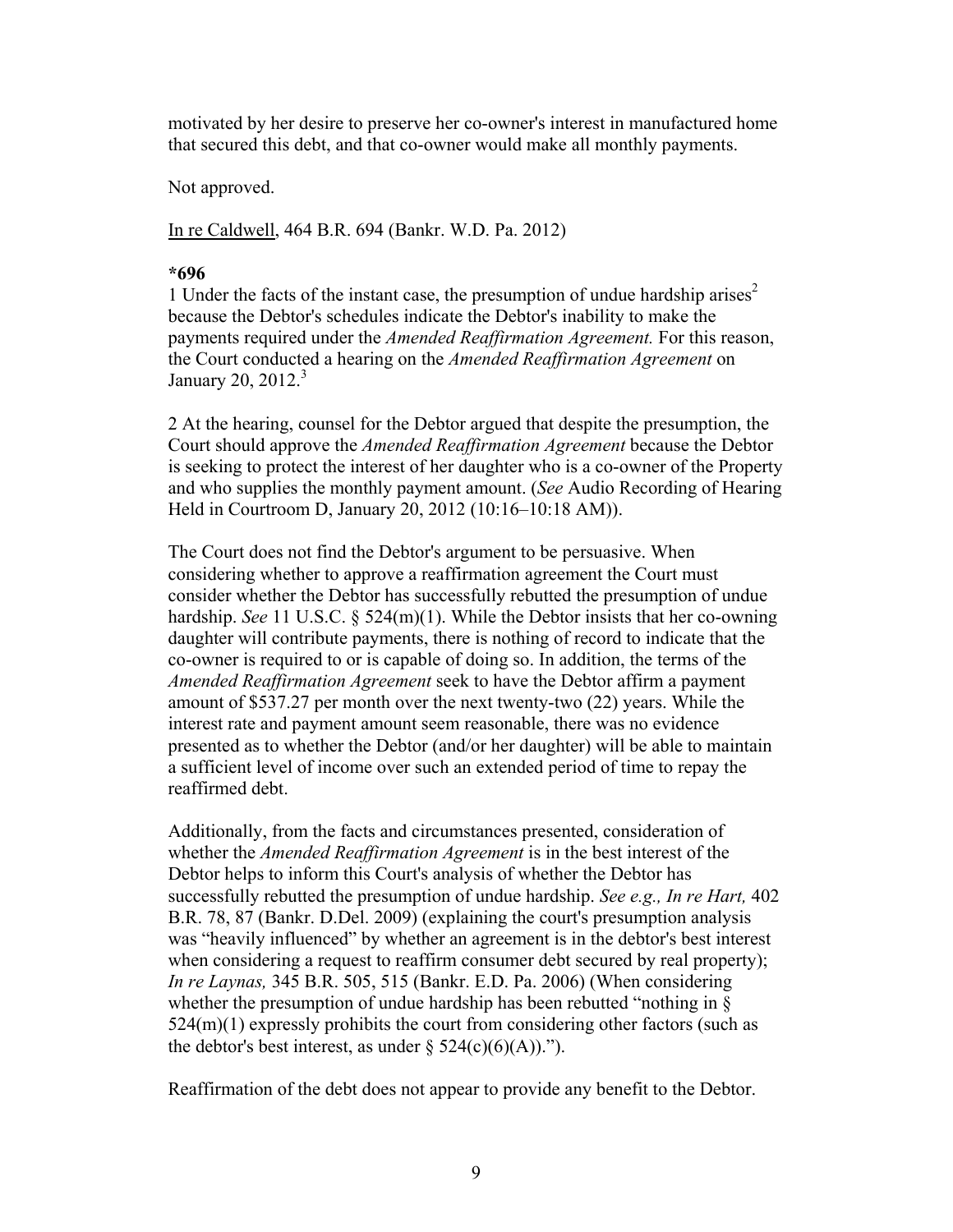# **\*697**

The Debtor does not reside in the Property, $4$  does not maintain any equity in the Property, and Debtor's counsel was unable to indicate what benefit, if any, the Debtor would derive in exchange for her reaffirmation of the debt. (*See* Audio Recording of Hearing Held in Courtroom D, January 20, 2012 (10:19–10:21 AM)). While the Debtor's desire to protect her co-owning daughter's interest in the Property is understandable, it does not appear to be in the Debtor's best interest. *See In re Hoffman,* 358 B.R. 839, 843–44 (Bankr. W.D. Va. 2006) (holding that reaffirming an unaffordable debt for the purpose of protecting a coobligor was not in the debtors' best interest).

Further, just because this Court will disapprove the *Amended Reaffirmation Agreement* does not mean that the arrangement between the Debtor, her daughter, and Reliance Savings Bank must be altered in any way. Even though the Debtor's personal liability on the debt may be discharged, she maintains the absolute right to continue making payments on the debt. *See* 11 U.S.C. § 524(f). Counsel for Reliance Savings Bank acknowledged that the Debtor and her daughter are current on the mortgage and that Reliance Savings Bank would continue to accept payments from the Debtor's daughter going forward. (*See* Audio Recording of Hearing Held in Courtroom D, January 20, 2012 (10:18–10:19 AM)). So long as the Debtor and her co-signor continue to make timely payments, it appears to the Court that Reliance Savings Bank has little incentive to foreclose, and may, in fact, be prevented from doing so. $5$ 

In sum, because the Debtor's payment of the proposed reaffirmed debt would create negative net monthly income and reaffirmation does not appear to be in the best interest of the Debtor, the Debtor has failed to rebut the presumption of undue hardship to the satisfaction of this Court.

**WHEREFORE,** this *30th* day of *January, 2012,* for the reasons stated above, **IT IS HEREBY ORDERED THAT** the *Amended Reaffirmation Agreement* between the Debtor and Reliance Savings Bank, filed in the above-captioned case **NOT APPROVED.**

In re Caldwell, 464 B.R. 694, 696-97 (Bankr. W.D. Pa. 2012)

# **STATEMENT OF THE CASE**

Debtor seeks to reaffirm a debt secured by a 2007 Chevrolet Silverado Z71. Debtor's Reaffirmation Agreement shows the presumption of undue hardship arises under 11 U.S.C.  $\S$  524(c)(6)(A). Debtor asserts he has reduced his living expenses and can afford to make the payments under the reaffirmation agreement. The Court finds that Debtor has successfully rebutted the presumption of undue hardship and now approves reaffirmation.

In re Minor, BR 12-00416, 2012 WL 4482575 (Bankr. N.D. Iowa Sept. 26, 2012)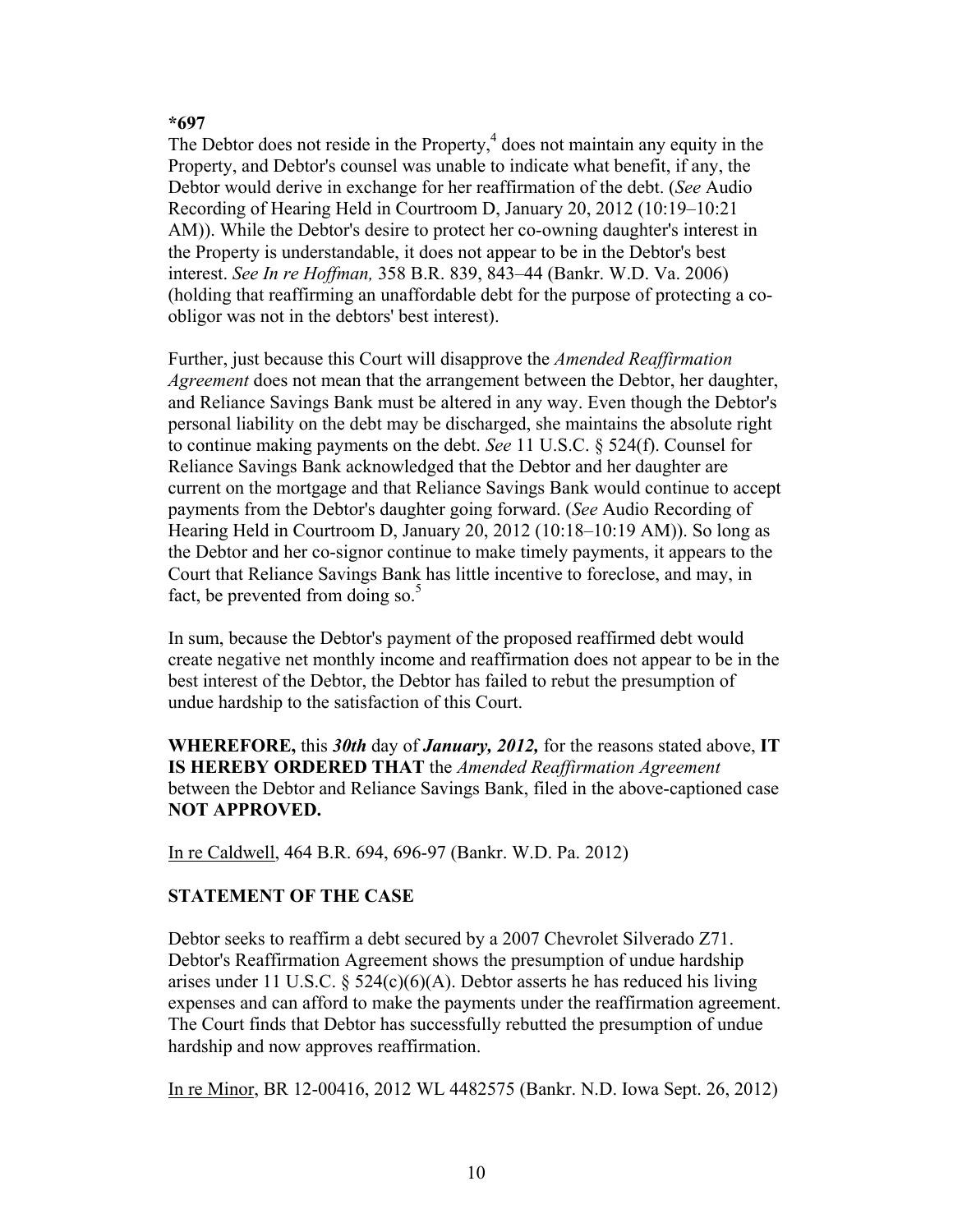The Bankruptcy Code requires a hearing and court approval if the debtor's monthly expenditures will exceed his monthly income after the reaffirmation. 11 U.S.C. § 542(m)(1). A presumption of undue hardship exists when the debtor's monthly expenses exceed his monthly income. *Id.* The debtor may rebut this presumption, in writing, by identifying additional sources of income available to make the reaffirmed payments. *Id.* "Bankruptcy courts have a duty to review reaffirmation agreements for undue hardship, even when the debtor's attorney confirms that the debtor is capable of paying the reaffirmed debt." *Bartz,* 2011 WL 671991, at \*3 (citing *In re Miller,* No. 07–00581, 2007 WL 2413012, at \*1 (Bankr. N.D. Iowa 2007)); *see In re Melendez,* 224 B.R. 252, 260 (Bankr. D.Mass. 1998). "The debtor cannot overcome the presumption of undue hardship merely by showing that he needs [an item]." *Bartz,* 2011 WL 671991, at \*3 (citing *In re Stevens,* 365 B.R. 610, 612 (Bankr. E.D. Va. 2007)).

Several courts have rejected reaffirmation agreements when the reaffirmed debt would generate a negative monthly net income. *See id.; see also In re Payton,* 338 B.R. 899, 904 (Bankr. D.N.M. 2006); *In re Husain,* 364 B.R. 211, 217 (Bankr. E.D. Va. 2007). "When reaffirming a debt, the Court considers the terms of the reaffirmation agreement, the necessity of the goods sought to be retained, the repossession risk if the debtor does not reaffirm the debt, the goods' replacement value compared to the debt, and whether the collateral is a necessity." *Vosburg,* 2012 WL 1098523, at \*3 (citing *Bartz,* 2011 WL 671991, at \*3); *Miller,* 2007 WL 2413012, at \* 1. This Court has previously stated: "The appropriate financial inquiry ascertains whether the debtors' expenses exceeded their income and whether the reaffirmed debt is secured by a necessary item." *Miller,* 2007 WL 2413012, at \*1 (citing *In re Vargas,* 257 B.R. 157, 166 (Bankr. D.N.H. 2001)).

# **ANALYSIS**

At the hearing, the Court asked Debtor's counsel to distinguish this case from *Bartz.* In *Bartz,* this Court denied reaffirmation of a debt secured by a 2009 Chevrolet Silverado when the presumption of undue hardship arose. 2011 WL 671991, at \* 1. The debtor in *Bartz* would have had a monthly deficit of \$321.86 after reaffirmation. *Id.* Debtor's attorney pointed out several differences between Debtor's case and the facts of *Bartz,* including the age of the truck at the time of filing the reaffirmation agreements, and whether debtor "upgraded" to a newer truck shortly before bankruptcy. Here, debtor's attorney points out debtor's truck September 26, 20 was older, not recently upgraded, and provided a much smaller amount to finance. The Court agrees with Debtor and finds that these facts sufficiently differentiate this case from *Bartz.* The Court finds the Debtor has shown the truck is a necessary item.

The Court also finds Debtor has shown that he can make the payments with the adjustments he has made to his lifestyle. Taken as a whole, the circumstances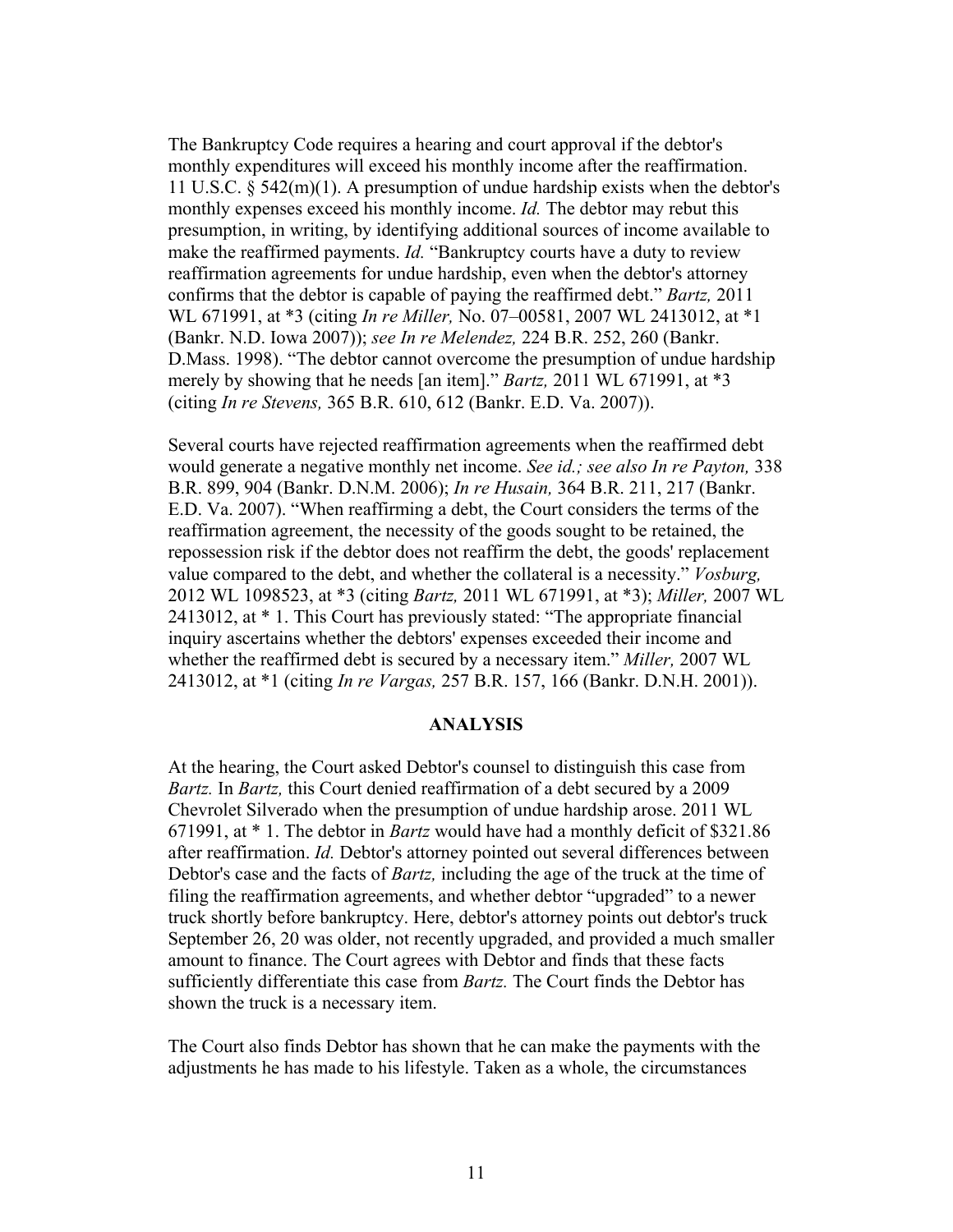provide sufficient justification for the Court to find Debtor has successfully rebutted the presumption of undue hardship.

In re Minor, BR 12-00416, 2012 WL 4482575 (Bankr. N.D. Iowa Sept. 26, 2012)

# **Should Debtor's Counsel Sign The Reaffirmation Agreement?**

 As noted earlier, if there is no attorney representing the debtor negotiating the agreement, the Court is required to hold a hearing under Section 524(d) and determine that the agreement does not impose an undue hardship on the debtor and is in the best interest of the debtor under Section 524(c)(6). Section 524(c)(3) delineates the obligations of an attorney who represents a debtor in the negotiation of a reaffirmation agreement. The attorney must sign a declaration or affidavit demonstrating that the agreement represents a fully informed and voluntary agreement by the debtor, that the agreement does not impose an undue hardship on the debtor or a dependent of the debtor (debtor can afford the car, but his or her children might not eat?), and that the attorney advised the debtor of the legal effect and consequences of the agreement and a default under the agreement.

 Some attorneys are reluctant to sign the declaration or affidavit on reaffirmation agreements because it can impose liability on the attorney from an unhappy debtor after the conclusion of the bankruptcy case. There is a perception that every debtor would throw his or her attorney under the bus if the debtor became unhappy with the reaffirmation after the expiration of the rescission period. Someone must be to blame if the debtor is later unhappy, right? Yet other attorneys routinely do not sign on to reaffirmation agreements because they are philosophically opposed to reaffirmation generally.

 Courts will take the attorney's signature on a reaffirmation agreement seriously – using Rule 9011 as a guide for the attorney's performance in his or her obligations under Section 524(c). One recent case is *In re Gomez*, a squib from which follows:

Related to this subsection, the debtors also argue that without the disclosure **\*330** of a monthly payment, it would have been difficult for the Court to determine whether there was a presumption of an undue hardship as defined by the code. Hence, the debtors argue that the Court should have held a hearing to determine whether the reaffirmation should have been approved. *See* 11 U.S.C.  $§$  524(k)(3)(J)(i)(6). However, the Court believes that the attorney certification stating that the agreement does not impose an undue hardship resolves that issue. Without an undue hardship, court review is not required and may not even be allowed. There is no provision in the code that permits a court to scrutinize a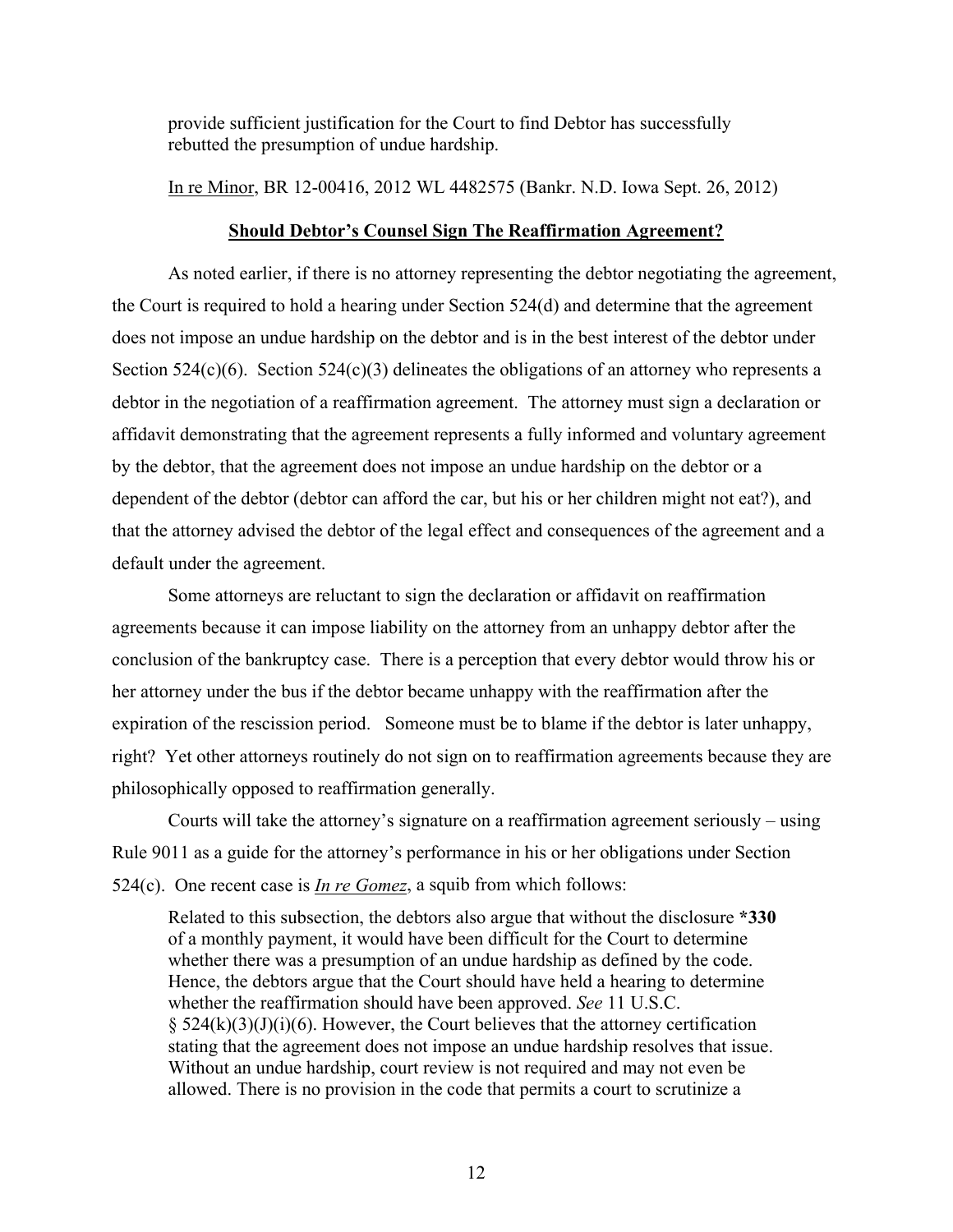reaffirmation agreement when the debtors are represented by counsel and there is not a presumption of undue hardship. *Bay Federal Credit Union v. Ong (In re Ong),* 461 B.R. 559, 563 (9th Cir. BAP 2011). Without an undue hardship, the reaffirmation agreement is effective upon filing if the other provisions of  $\S$  524(c) are met. *Id.* at 562 (holding that once the requirements of  $\S$  524(c) are met, the agreement is effective and enforceable upon filing, unless there is a presumption of undue hardship).

Based on the above findings, the Court concludes as a matter of law that the reaffirmation agreement that is the subject of the debtors' adversary proceeding complies with the statutory requirements of  $\S$  524(c) and (k) and the Court denies any relief under this claim.

# **Deceptive Reaffirmation Agreement**

6 The debtors' second argument is that the reaffirmation agreement was deceptive as to Martha Gomez because she was being asked to reaffirm "an unsecured loan." As stated earlier, the reaffirmation agreement that was filed with the Court was the official form promulgated by the Administrative Office of the United States Courts. This particular form includes all of the required provisions under § 524(c) and (k), including the required certification by the debtors' counsel that (A) such agreement represents a fully informed and voluntary agreement by the debtor; (B) such agreement does not impose an undue hardship on the debtor or a dependent of the debtor; and (C) the attorney fully advised the debtor of the legal effect and consequences of—

(i) an agreement of the kind specified in this subsection; and

(ii) any default under such an agreement;

11 U.S.C. § 524(c)(3). This certification by the debtors' counsel negates the debtors' argument that the reaffirmation agreement was deceptive as to Martha Gomez. Neither debtor was under an obligation to enter into the voluntary reaffirmation agreement and, according to their counsel's certification, they were advised of the legal effect of the reaffirmation agreement. Even though the deed to the subject property reflected only Marcelo Gomez as the Grantee, Martha Gomez was obligated on the debt that is the subject of the reaffirmation agreement and chose to reaffirm that obligation.<sup>4</sup>

# **\*331**

Marcelo Gomez testified that he and Martha Gomez entered into the reaffirmation agreement because they wanted to keep the real property, which was their home. There was no allegation that Martha Gomez was coerced into signing the reaffirmation agreement or that the debtors' counsel acted improperly with regard to the reaffirmation agreement. *See In re Ong,* 461 B.R. at 563 (stating that the only time a court should concern itself with an attorney-certified reaffirmation agreement when there is no presumption of undue hardship is when there has been a Rule 9011 violation by the attorney). Accordingly, the Court finds that because Martha Gomez was represented by counsel when she entered into the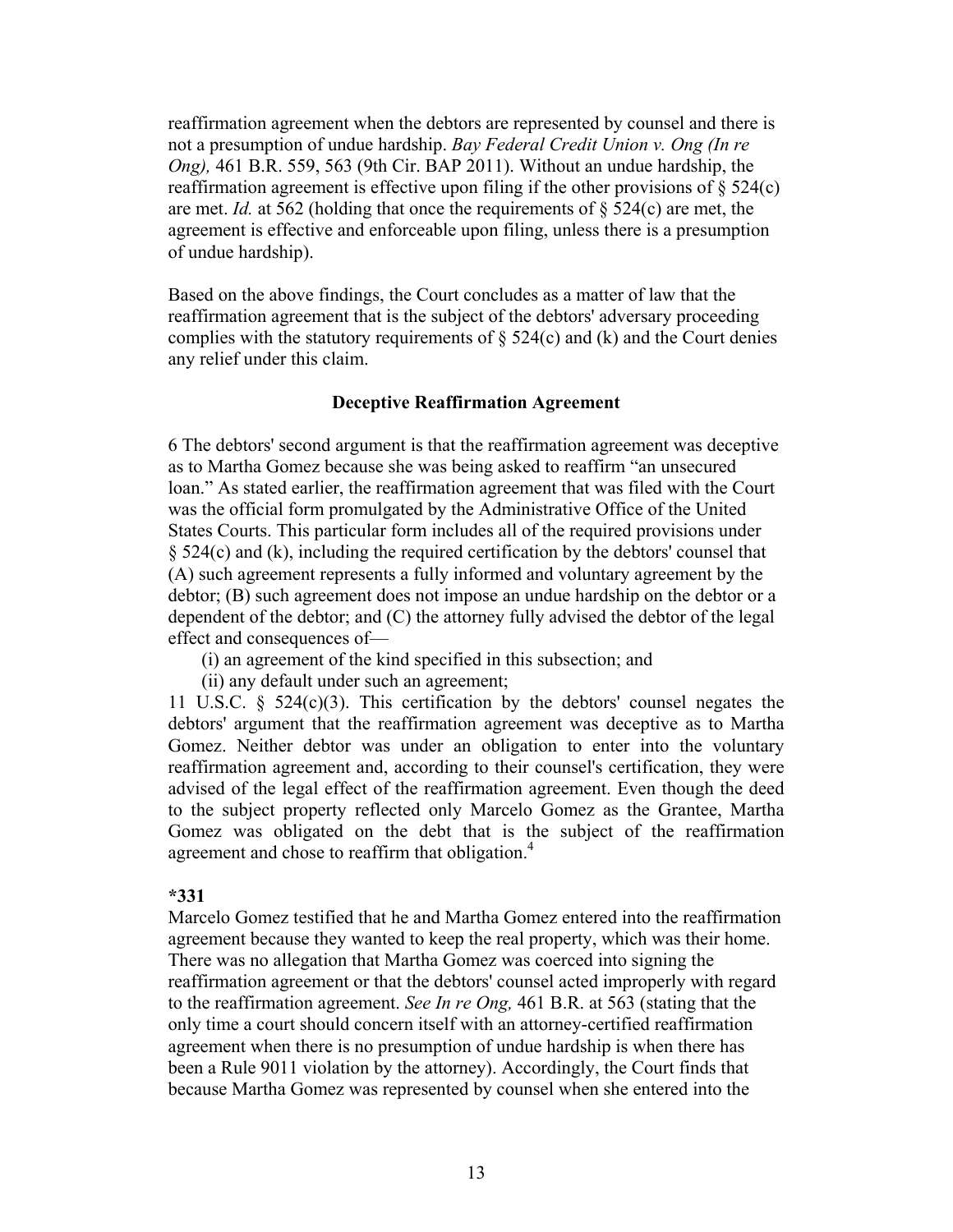agreement, the debtors' argument that the reaffirmation agreement was deceptive as to Martha Gomez fails and the Court denies any relief under this claim.

# **Violation of Discharge Injunction**

The debtors' third argument is that Wells Fargo violated the discharge injunction under § 524(a). This argument is premised upon the reaffirmation agreement being invalid because it failed to meet the requirements of § 524(c). Based on the Court's earlier conclusion that the reaffirmation agreement complies with  $\S$  524(c) as a matter of law, the debtors' third argument is moot and the Court denies any relief under this claim.

# **Conclusion**

For the reasons stated above, the Court concludes as a matter of law that the reaffirmation agreement between Wells Fargo and the debtors that was filed in this case on August 20, 2008, complied with the requirements of  $\S$  524(c) and is a valid reaffirmation agreement. Accordingly, the debtors' *Complaint Seeking Injunctive Relief Declaring Reaffirmation Agreement Null and Void and Seeking Damages For Violation of the Discharge Injunction* is denied. **IT IS SO ORDERED** 

In re Gomez, 473 B.R. 322, 329-31 (Bankr. W.D. Ark. 2012)

Certainly, there needs to be a clear process in each debtor's counsel's office for reaffirmation agreements to demonstrate that the attorney's obligations are met under Section 524(c). In a busy debtor's practice, perhaps representing hundreds of debtors each year in Chapter 7 cases, a routine in which the attorney explains reaffirmation at the initial client meeting, as well as at the signing of the petition and schedules, and finally having the attorney or a skilled paralegal review the reaffirmation pros and cons at the time of signing the agreement are essential. If the process is followed routinely, the likelihood that a client will later experience "reaffirmer's remorse" and blame the attorney is remote.

# **When Must the Reaffirmation Agreement be Filed?**

 Bankruptcy Rule 4008 sets forth the applicable time periods for filing reaffirmation agreements. Reaffirmation agreements must be filed within 60 days from the date first set for the 341(a) meeting. The Court may, at any time and within its discretion, enlarge the time to file a reaffirmation agreement. Rule 4008(a). At the time of the filing of the reaffirmation agreement, the debtor is required to file a statement under Section 524 (k)(6)(A) as well as the total income and expenses as stated on Schedules I and J. If there is a discrepancy between the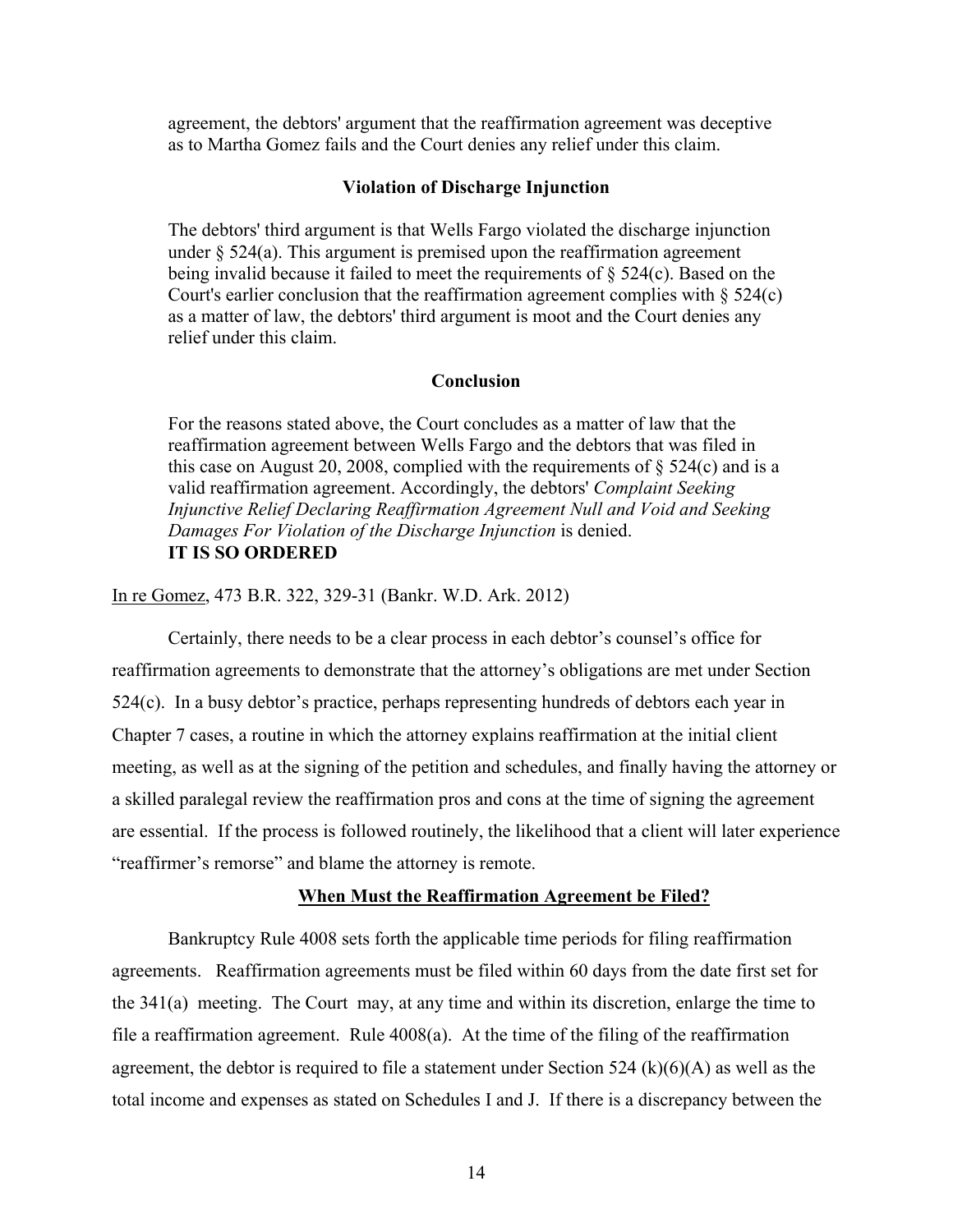two statements of income and expenses, the debtor must provide an explanation for the difference.

# **Debtor's Duty to Surrender or Perform Duties in Statement of Intention**

Sections 521(a)(2) and (a)(6) describe the time periods for a debtor to perform his or her obligations under a statement of intention. They read as follows:

**(a)** The debtor shall—

**(2)** if an individual debtor's schedule of assets and liabilities includes debts which are secured by property of the estate—

**(A)** within thirty days after the date of the filing of a petition under chapter 7 of this title or on or before the date of the meeting of creditors, whichever is earlier, or within such additional time as the court, for cause, within such period fixes, file with the clerk a statement of his intention with respect to the retention or surrender of such property and, if applicable, specifying that such property is claimed as exempt, that the debtor intends to redeem such property, or that the debtor intends to reaffirm debts secured by such property; and

**(B)** within 30 days after the first date set for the meeting of creditors under section  $341(a)$ , or within such additional time as the court, for cause, within such 30-day period fixes, perform his intention with respect to such property, as specified by subparagraph (A) of this paragraph;

except that nothing in subparagraphs (A) and (B) of this paragraph shall alter the debtor's or the trustee's rights with regard to such property under this title, except as provided in section 362(h);

**(6)** in a case under chapter 7 of this title in which the debtor is an individual, not retain possession of personal property as to which a creditor has an allowed claim for the purchase price secured in whole or in part by an interest in such personal property unless the debtor, not later than 45 days after the first meeting of creditors under section 341(a), either—

**(A)** enters into an agreement with the creditor pursuant to section 524(c) with respect to the claim secured by such property; or

**(B)** redeems such property from the security interest pursuant to section 722;

\* If the debtor fails to so act within the 45-day period referred to in paragraph (6), the stay under section 362(a) is terminated with respect to the personal property of the estate or of the debtor which is affected, such property shall no longer be property of the estate, and the creditor may take whatever action as to such property as is permitted by applicable nonbankruptcy law, unless the court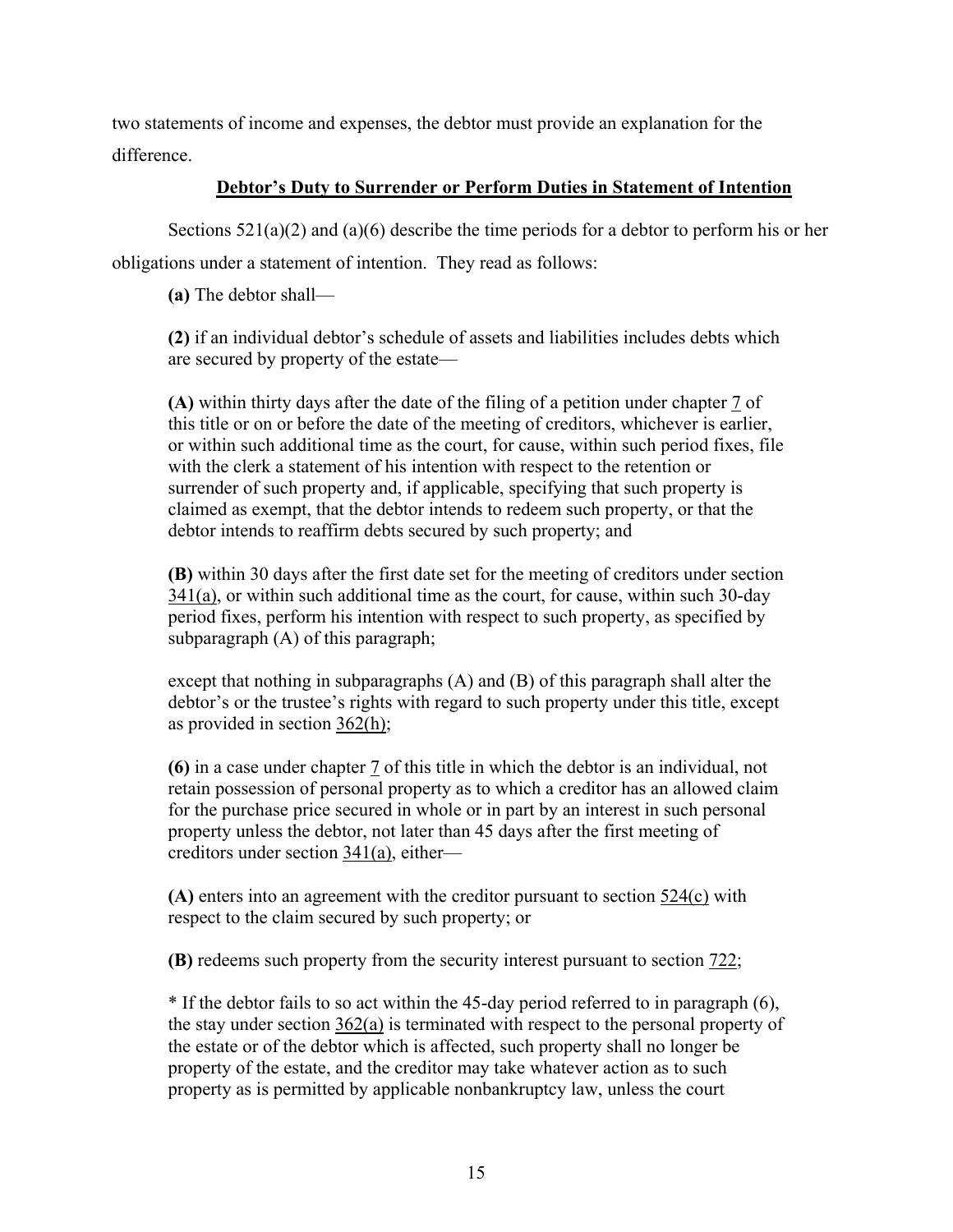determines on the motion of the trustee filed before the expiration of such 45-day period, and after notice and a hearing, that such property is of consequential value or benefit to the estate, orders appropriate adequate protection of the creditor's interest, and orders the debtor to deliver any collateral in the debtor's possession to the trustee. (\* this unnumbered paragraph appears to modify Section 524(a)(6), yet it appears after  $524(a)(7)$  in the Code).

 Notice that a debtor must perform his or her intention under the Statement of Intention within 30 days after the 341 meeting except in the instance of an individual with personal property, in which case, a debtor must not retain possession of personal property from a secured creditor for longer than 45 days after the 341 meeting, unless the debtor enters into a reaffirmation agreement or redeems the personal property. This reading of the Code follows the interpretation of a debtor's choices in Chapter 7 bankruptcy regarding secured personal property: surrender, retain by reaffirmation, or retain by redemption, an interpretation adopted by a majority of Bankruptcy Courts..

 Notwithstanding this clear delineation of a debtor's choices in Section 521 of the Code, some Courts have concluded that there is a fourth option available for debtors, sometimes known as a "Ride Through". The statutory analysis for this fourth option is well described in a squib from a recent case, *In re Wilson*, from the 4<sup>th</sup> Circuit:

In the alternative, the Debtor argues that this court should permit him to retain the Vehicle and have it "pass-through" the bankruptcy case unaffected. The option the Debtor requests, commonly known as a "back door ride-through" or "pay and drive" in bankruptcy jargon, is an issue of first impression for this court; however, not novel to sister bankruptcy courts within the Fourth Circuit. This court agrees with the holdings of *In re Chim,* 381 B.R. 191 (Bankr. D.Md. 2008) and *In re Husain,* 364 B.R. 211 (Bankr. E.D. Va. 2007) that the back door ride-through remains viable after BAPCPA for personal property.<sup>4</sup> The court declines to iterate their cogent discussions here. Thus, this court holds that where a debtor fully complies with the prescriptions of  $\S$ § 521(a) and 362(h), the automatic stay remains in place with respect to the ... [personal property], the ... [personal property] remains property of the estate, the debtor is not obligated to turn over possession of the ... [personal property], and the lender may not exercise remedies as a result of a default under the *ipso facto* clause under the loan agreement. *In re Chim,* 381 B.R. at 198.

The Debtor in this case fully performed his duties under  $\S$ § 521(a) and 362(h). The Debtor complied with  $\S$  521(a)(2)(A) by filing his statement of intention to reaffirm the Vehicle on February 15, 2012. §  $521(a)(2)(A)$  (requiring debtor to file statement of intention within 30 days of filing of the petition or on or before the date of the meeting of the creditors, whichever is earlier). The Debtor also met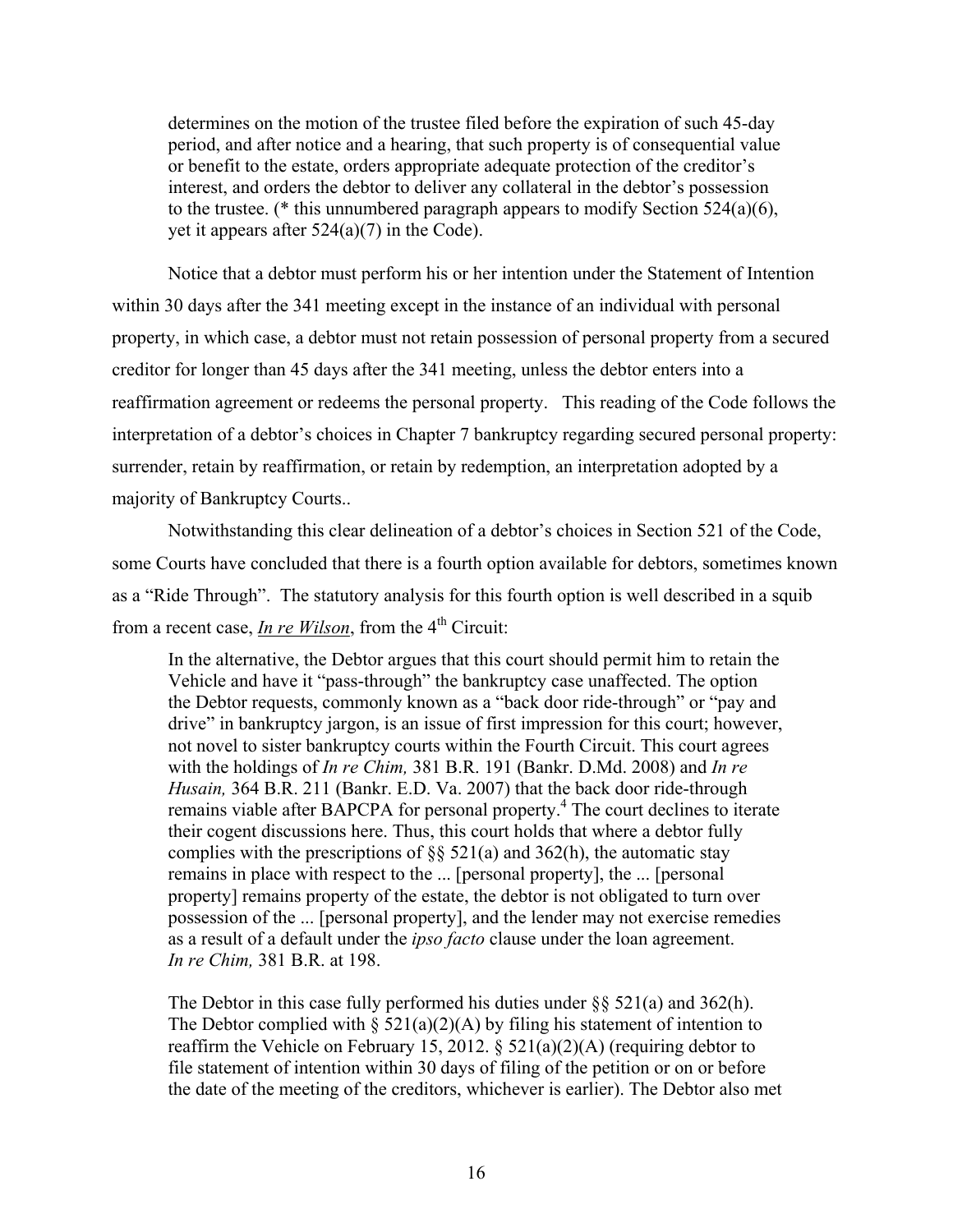the deadline of  $\S 521(a)(2)(B)$  by entering into the Reaffirmation Agreement with CSC Logic on or around March 19, 2012.  $\S$  521(a)(2)(B) (mandating the debtor "perform his intention with respect to such property" under  $\S 521(a)(2)(A)$ "within 30 days after the first day set for the meeting of creditors"). Because the Debtor timely filed a statement of intent to reaffirm the Vehicle and timely entered into the Reaffirmation Agreement, § 362(h) is not triggered.<sup>5</sup> § 362(h)(1) (providing that the automatic stay under  $\S$  362(a) terminates with respect to personal property if a chapter 7 debtor fails to file a timely statement of intention under  $\S 521(a)(2)$ ).

**\*3** Notably, § 521(a)(6) is inapplicable because CSC Logic is not a holder of an "allowed claim"; CSC Logic did not file a proof of claim in this no asset case and therefore cannot assert a claim for the "purchase price" of the Vehicle.  $\S 521(a)(6)$ (requiring creditor to hold "an allowed claim for the purchase price" before a debtor is forced to surrender the underlying personal property); *see In re Blakeley,* 363 B.R. 225, 229 (Bankr. D. Utah 2007) (remarking that "[s]ection 521(a)(6) only applies if a creditor has an 'allowed claim' " and since the creditor did not file a proof of claim under § 501, there was no allowed claim under § 502).<sup>6</sup>

Consequently, the Debtor has avoided the implications of  $\S$  521(d); namely, any *ipso facto* clause contained in the loan agreement becoming operative. § 521(d) ("If the debtor fails timely to take the action specified in ...  $\lceil \xi \cdot 521(a)(6), \xi \rceil$  $362(h)(1)$ , or §  $362(h)(2)$ ], with respect to property which ... a creditor holds a security interest ..., nothing in this title shall prevent or limit the operation" of an *ipso facto* clause in the underlying agreement).

# **CONCLUSION**

At the reaffirmation hearing, the Debtor said that he is current on Vehicle payments; the automatic stay and discharge injunction will continue provided that the Debtor remains current on his payments due under the Reaffirmation Agreement. *In re Hussain,* 364 B.R. at 219 ("Once the discharge is granted, the creditors may not repossess the vehicles without violating the discharge injunction unless there is a subsequent payment or insurance default ."). CSC Logic may continue to accept payments under § 524(l)(1). *In re Stevens,* 365 B.R. 610, 612 (Bankr. E.D. Va. 2007). And because the Debtor has complied with §§ 521(a) and 362(h), CSC Logic cannot exercise the relief provisions of §§ 362(h), 521(a)(6), and 521(d). A separate order will be entered pursuant to Fed. R. Bankr. P. 9021.

In re Wilson, 1:12-BK-00172, 2012 WL 2411918 (Bankr. N.D.W. Va. June 26, 2012)

The 4<sup>th</sup> Circuit appears to allow a "Ride Through" even after BAPCPA's passage in limited circumstances, such as undue hardship, where the debtor has attempted to perform as he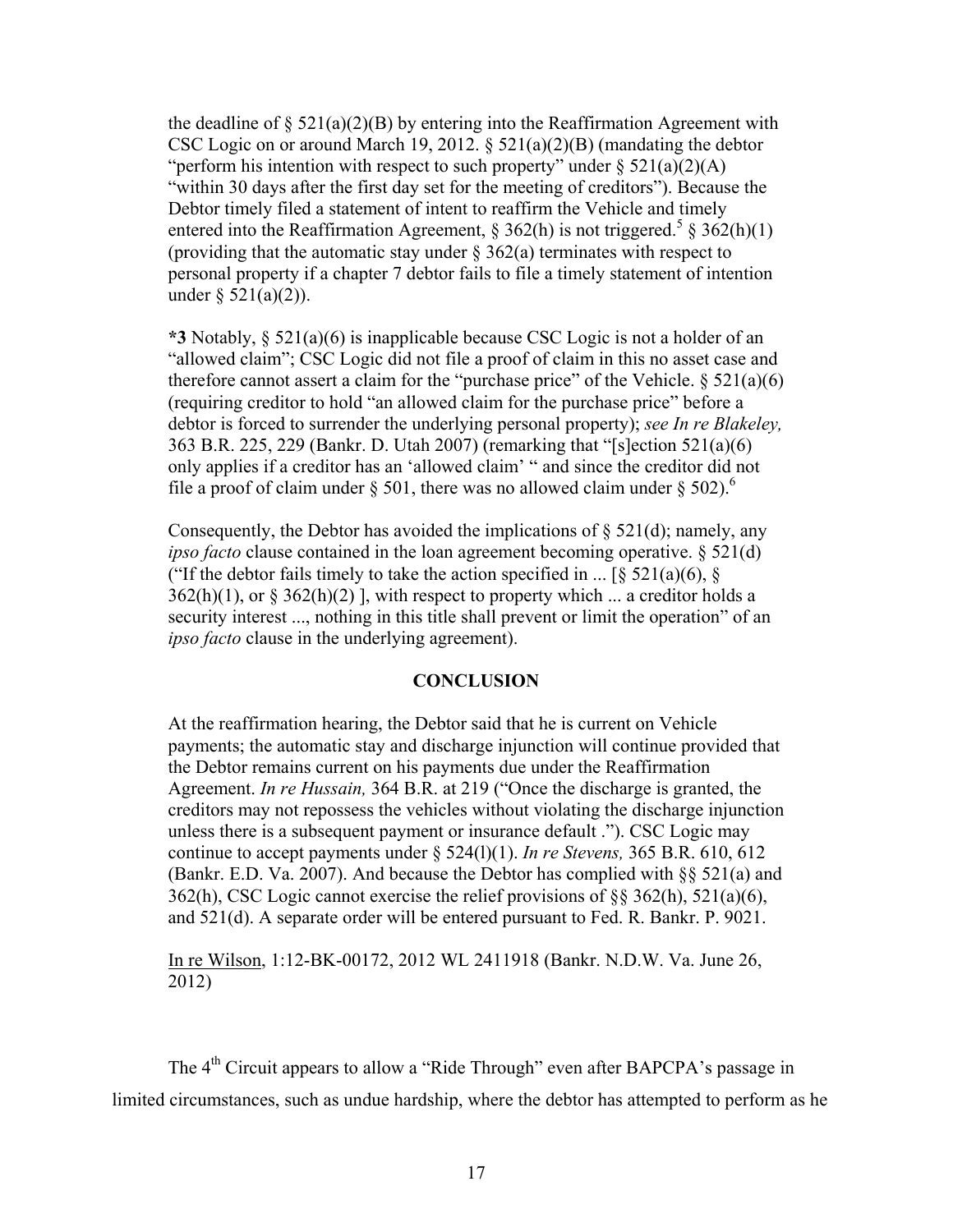is required to do, but did not receive cooperation from the secured lender. Other Circuits, such as the  $3<sup>rd</sup>$  and  $9<sup>th</sup>$ , are not inclined to permit a "Ride Through" since BAPCPA was enacted. Several other decisions, such as *In re Dumont*, 581 F.3d 1104, 1114 (9th Cir. 2009) and *In re Mollison*, 463 B.R. 169, 179 (Bankr. D. Mass. 2012), describe the history and analysis opposing the availability of the "Ride Through" options for debtors. Squibs from *In re Mollison* follow:

Section 362(h)(1)(A) requires that a debtor "indicate 'either' surrender 'or' retention; if he chooses the latter, he must indicate 'either' redemption, reaffirmation, 'or' assumption. 'Either' means '[t]he one or the other.'.... [T]he 'either ... or' disjunction has always meant that *one of the listed alternatives must be satisfied.*" *Dumont v. Ford Motor Credit Co. (In re Dumont),* 581 F.3d 1104, 1114 (9th Cir. 2009) (emphasis supplied) (quoting Am. Heritage Dictionary of the English Language  $\frac{572}{(4th \text{ ed. } 2000))}$ <sup>9</sup> Thus, for purposes of the Filing Requirement, a debtor's failure to choose one of the "approved" options (surrender, redeem, or reaffirm) has the same effect as if the debtor failed to file the Statement of Intent at all  $10^{-10}$ 

In re Mollison, 463 B.R. 169, 179 (Bankr. D. Mass. 2012)

Footnote #10:

Prior to the BAPCPA amendments, the First Circuit Court of Appeals had interpreted  $\S 521(a)(2)(A)$  as requiring that a debtor elect to surrender, reaffirm, or redeem property securing a consumer debt, *see Bank of Boston v. Burr (In re Burr),* 160 F.3d 843, 849 (1st Cir. 1998), and that interpretation is now further buttressed by the specificity found in the new  $\S 362(h)(1)(A)$ . Even in those circuits where a "fourth" option of retaining and making payments on secured debts under  $\S 521(a)(2)(A)$  had been sanctioned, several courts have now recognized that § 362(h)(1)(A) does not allow such a "ride through." *See, e.g., In re Dumont,* 581 F.3d at 1113–14 (noting that the BAPCPA amendments are "inconsistent" with prior 9th Circuit law, which had allowed debtors to retain personal property and continue to make payments and holding that § 362(h) now requires debtors, in the statement of intention, to " 'indicate in such statement that' he will do one of four things: surrender, redeem, reaffirm, or assume an unexpired lease' "); *In re Miller,* 443 B.R. 54, 58 (Bankr. D.Del. 2011) ("New section 362(h) thus changed the pre-BAPCPA analysis because the debtor must now indicate whether she will surrender, reaffirm, redeem, or assume an unexpired lease, *and then perform accordingly.* Consequently, the pre-BAPCPA 'ride through' option available to debtors in the Third Circuit has been narrowed."); *but see In re Baker,* 390 B.R. 524 (Bankr. D.Del. 2008), *aff'd Ford Motor Credit Co. v. Baker (In re Baker),* 400 B.R. 136 (D. Del. 2009) (Third Circuit Court of Appeals' decision in *Price v. Delaware State Police Fed. Credit Union (In re Price),* 370 F.3d 362, 372 (3d Cir. 2004), which held "that the enumeration of three options for treatment of secured property under former section 521(2)—i.e., surrender, redemption or reaffirmation—did not preclude the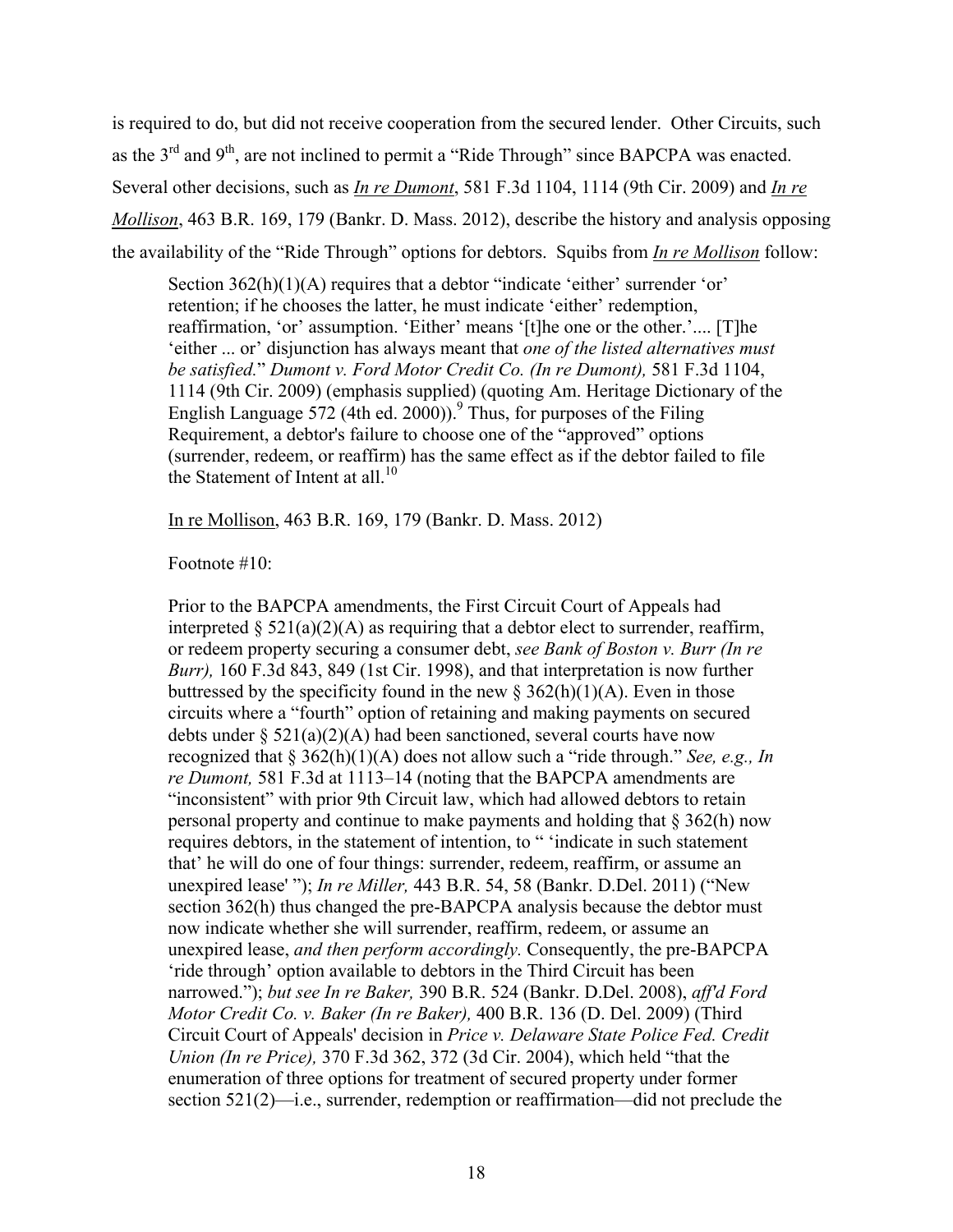debtor from exercising a so-called 'fourth option'—i.e., retaining the property while remaining current on payments" was not affected by changes in BAPCPA and remained controlling law.).

In re Mollison, 463 B.R. 169, 179 N.10 (Bankr. D. Mass. 2012)

 In short, the "Ride Through" analysis requires a debtor to perform in accordance with Section 521 by filing the Statement of Intention and to timely choose one of the intentions and timely perform the intention. If the debtor performs, then the automatic stay does not terminate with respect to the personal property as set forth in Section 362(h), which reads as follows:

**(h)**

**(1)** In a case in which the debtor is an individual, the stay provided by subsection (a) is terminated with respect to personal property of the estate or of the debtor securing in whole or in part a claim, or subject to an unexpired lease, and such personal property shall no longer be property of the estate if the debtor fails within the applicable time set by section  $\frac{521(a)(2)}{}$ 

**(A)** to file timely any statement of intention required under section 521(a)(2) with respect to such personal property or to indicate in such statement that the debtor will either surrender such personal property or retain it and, if retaining such personal property, either redeem such personal property pursuant to section 722, enter into an agreement of the kind specified in section 524(c) applicable to the debt secured by such personal property, or assume such unexpired lease pursuant to section  $365(p)$  if the trustee does not do so, as applicable; and

**(B)** to take timely the action specified in such statement, as it may be amended before expiration of the period for taking action, unless such statement specifies the debtor's intention to reaffirm such debt on the original contract terms and the creditor refuses to agree to the reaffirmation on such terms.

In addition, if a debtor has performed his or her intention as required by Section 521, then

the ipso facto default clauses in many security agreements is not enforceable pursuant to Section 521(d) which reads:

**(d)** If the debtor fails timely to take the action specified in subsection (a)(6) of this section, or in paragraphs (1) and (2) of section 362(h), with respect to property which a lessor or bailor owns and has leased, rented, or bailed to the debtor or as to which a creditor holds a security interest not otherwise voidable under section  $522(f)$ ,  $544$ ,  $545$ ,  $547$ ,  $548$ , or 549, nothing in this title shall prevent or limit the operation of a provision in the underlying lease or agreement that has the effect of placing the debtor in default under such lease or agreement by reason of the occurrence, pendency, or existence of a proceeding under this title or the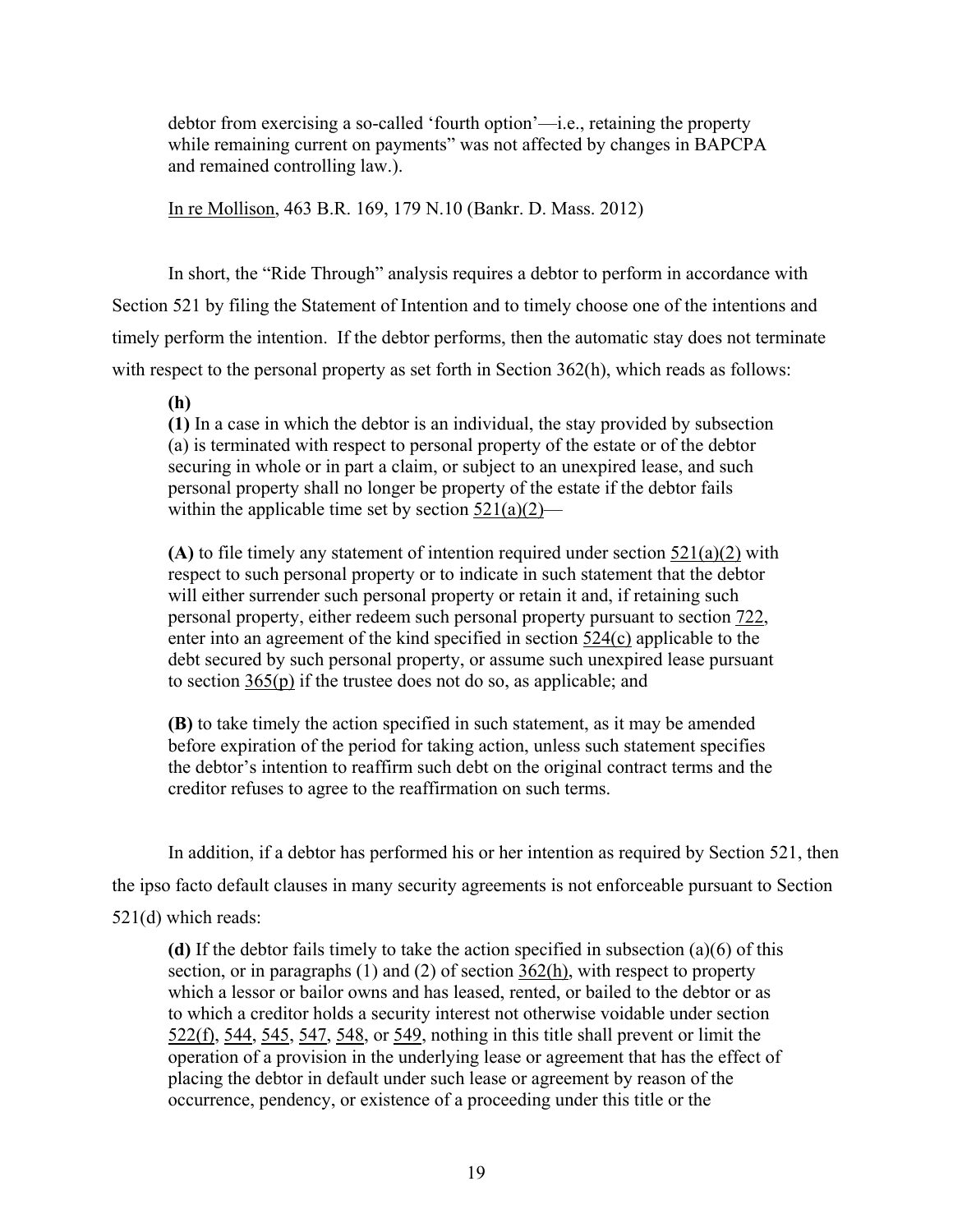insolvency of the debtor. Nothing in this subsection shall be deemed to justify limiting such a provision in any other circumstance.

However, as noted in *In re Mollison*, courts that disagree with the "Ride Through" option see a debtor's failure to either surrender, reaffirm, or redeem as set forth in Section  $362(h)(1)(A)$  as the equivalent of failing to satisfy a debtor's obligations under the Statement of Intention. Interestingly, the Code language describing the reaffirmation process as a "negotiation" suggests that creditors do not need to cooperate with debtors, notwithstanding a debtor's desire to reaffirm and retain collateral. Negotiations sometimes fail.

# **Stay Violations from A Creditor's Failure to Accept Surrender**

 What happens if a debtor chooses the option to surrender his or her personal property and the secured creditor refuses to take possession of the surrendered property and dispose of it? "Surrender" in this bankruptcy context is generally understood to mean that a debtor must make the collateral available to the secured creditor. A secured creditor is not obligated to take possession of the personal property. *In re White*, 487 F. 3d 199 (4<sup>th</sup> Cir. 2007). A common example is a motor vehicle with little value – a debtor surrenders it in a Chapter 7 bankruptcy, but the secured creditor does not repossess the vehicle, leaving the debtor with a junk vehicle and no way to dispose of it, since junkyards are unwilling to accept a vehicle on which there is a lien.

In the case of <u>In re Pratt</u>, 462 F.3d 14 ( $1<sup>st</sup> Cir. 2006$ ), the First Circuit Court of Appeals held that a secured creditor's refusal to accept a surrender, and to also demand payment for the collateral, constituted "objective coercion" and thereby a violation of the discharge injunction under Section 524. The same conduct by a secured creditor should accordingly constitute an automatic stay violation. However, most Chapter 7 cases are "no asset" cases which are open only 3 – 4 months, and getting the attention of and performance from a secured creditor during that short time span makes it less likely that a debtor will prosecute a stay violation case against the creditor than a later discharge injunction violation case, after the initial closure of the Chapter 7 case. A copy of the *In re Pratt* decision is included with these materials.

# **Secured Creditor Options if Collateral is Not Surrendered**

 Where a debtor fails to perform his or her intentions regarding personal property as set forth in the Statement of Intention (and assuming the debtor is not in a jurisdiction permitting the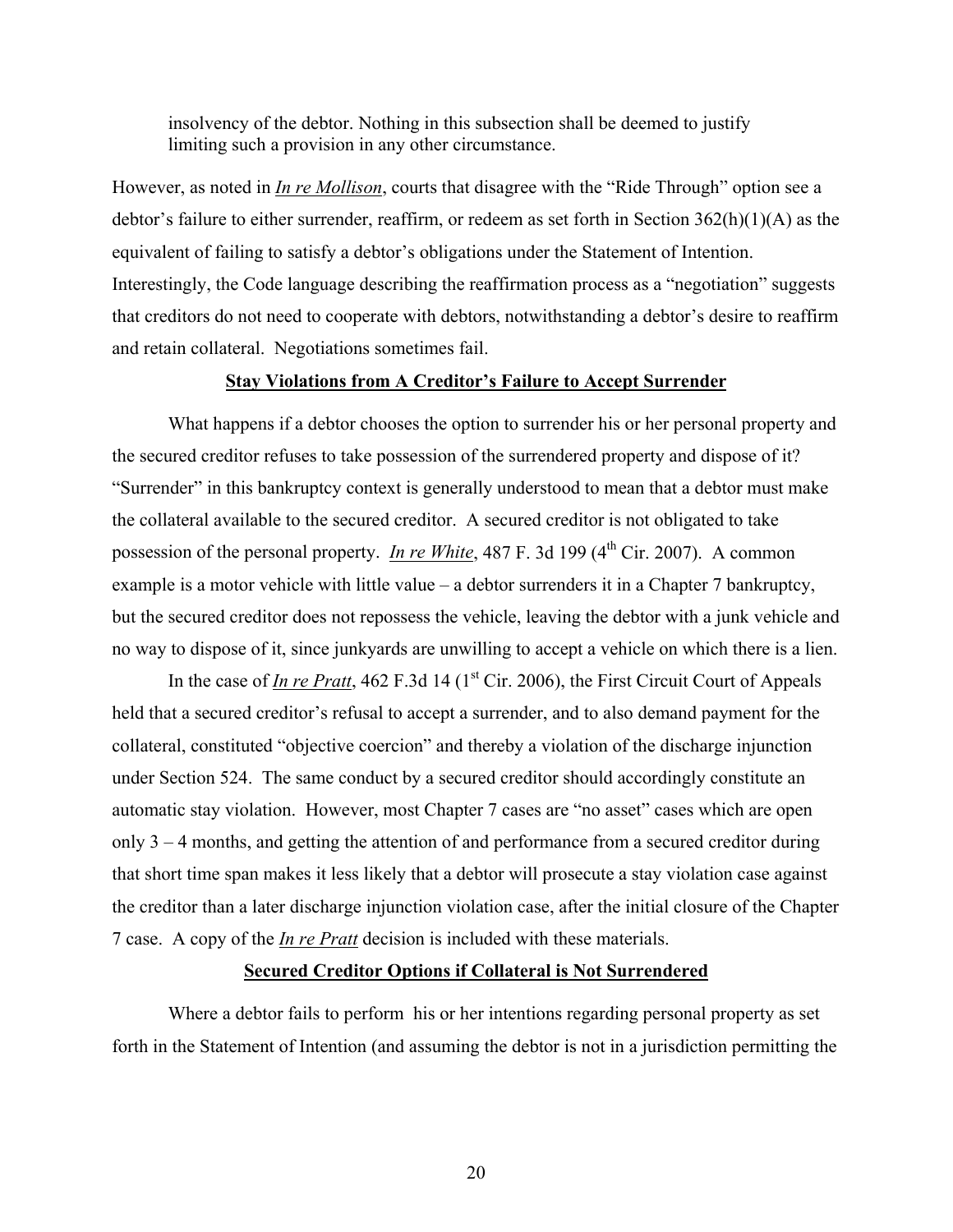"Ride Through" option), the automatic stay is lifted pursuant to Section  $362(h)(1)$ . A Motion for Relief from Stay is unnecessary as the relief is automatic.

In instances where a debtor initially chooses to reaffirm, signs an agreement to reaffirm and later timely rescinds the reaffirmation agreement (thereby surrendering the personal property), and where a secured creditor accepts payments from a debtor, the creditor is permitted to retain the payments and does not violate the discharge injunction, pursuant to Section 524(l), which reads:

**(l)** Notwithstanding any other provision of this title, the following shall apply: **(1)** A creditor may accept payments from a debtor before and after the filing of an agreement of the kind specified in subsection (c) with the court. **(2)** A creditor may accept payments from a debtor under such agreement that the creditor believes in good faith to be effective. **(3)** The requirements of subsections (c)(2) and (k) shall be satisfied if disclosures required under those subsections are given in good faith.

 Section 524(d) also permits a secured creditor to use its ipso facto default clause to assert a default by the bankruptcy filing, and take possession of its collateral. But what happens if a debtor is hiding the collateral or failing to cooperate with the secured creditor in returning the collateral? Section 727(a)(2) is a remedy available to the secured creditor, assuming there is a timely complaint filed. The secured creditor may want to obtain a court order requiring the debtor to turn over the personal property first, however. A debtor's failure to obey the Court's turnover order could subject the debtor to losing his or her discharge under Section 727(a)(6). A debtor's violation of Section 727(a)(6) can subject the debtor to having his or her discharge revoked under Section 727((d)(3) and (e) if a complaint is filed by the creditor before the later of one year after the discharge was granted or the case is closed.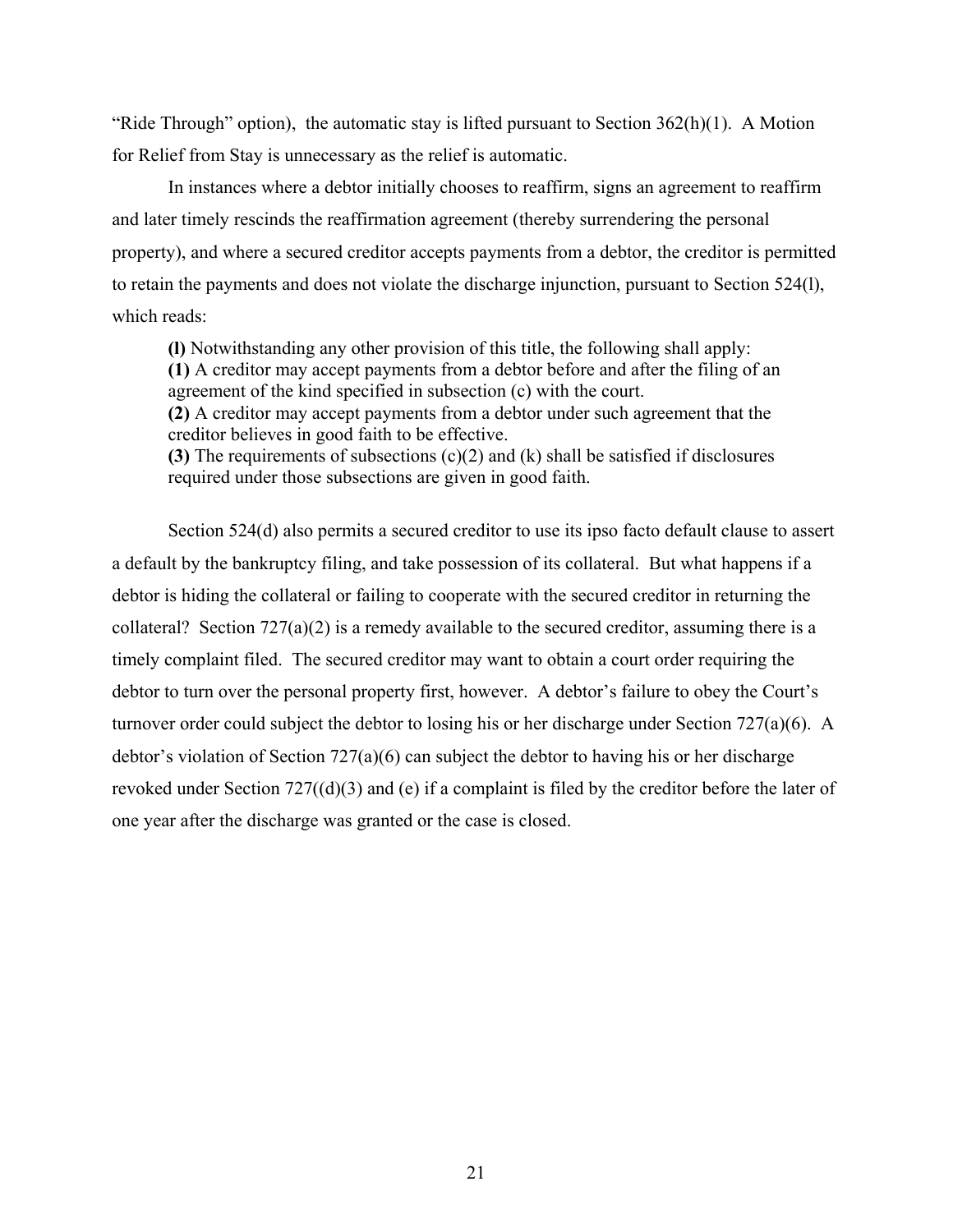462 F.3d 14 United States Court of Appeals, First Circuit.

In **re** Carlton Dana **PRATT** and Christine Ann **Pratt**, Debtors. Carlton Dana **Pratt**, Appellant,

v. General Motors Acceptance Corporation, Appellee.

> No. 05-2453. | Heard March 7, 2006. | Decided Sept. 1, 2006.

### **Synopsis**

**Background:** Chapter 7 debtors brought action against creditor whose claim was secured by interest in debtors' motor vehicle, alleging that creditor violated the discharge order issued by the Bankruptcy Court by refusing to either release its secured lien or repossess the vehicle. The United States Bankruptcy Court, [James B. Haines, Jr.](http://www.westlaw.com/Link/Document/FullText?findType=h&pubNum=176284&cite=0173186901&originatingDoc=I189f0c7139fc11dbbb4d83d7c3c3a165&refType=RQ&originationContext=document&vr=3.0&rs=cblt1.0&transitionType=DocumentItem&contextData=(sc.Search)), J., [324 B.R. 1,](http://www.westlaw.com/Link/Document/FullText?findType=Y&serNum=2006520493&pubNum=164&originationContext=document&vr=3.0&rs=cblt1.0&transitionType=DocumentItem&contextData=(sc.Search)) entered judgment in favor of creditor. Debtors appealed. The United States District Court for the District of Maine, [Gene](http://www.westlaw.com/Link/Document/FullText?findType=h&pubNum=176284&cite=0264045901&originatingDoc=I189f0c7139fc11dbbb4d83d7c3c3a165&refType=RQ&originationContext=document&vr=3.0&rs=cblt1.0&transitionType=DocumentItem&contextData=(sc.Search)) [Carter,](http://www.westlaw.com/Link/Document/FullText?findType=h&pubNum=176284&cite=0264045901&originatingDoc=I189f0c7139fc11dbbb4d83d7c3c3a165&refType=RQ&originationContext=document&vr=3.0&rs=cblt1.0&transitionType=DocumentItem&contextData=(sc.Search)) Senior District Judge, [2005 WL 1961341,](http://www.westlaw.com/Link/Document/FullText?findType=Y&serNum=2007143018&pubNum=999&originationContext=document&vr=3.0&rs=cblt1.0&transitionType=DocumentItem&contextData=(sc.Search)) affirmed. Debtors again appealed.

**Holdings:** The Court of Appeals, [Cyr](http://www.westlaw.com/Link/Document/FullText?findType=h&pubNum=176284&cite=0264045201&originatingDoc=I189f0c7139fc11dbbb4d83d7c3c3a165&refType=RQ&originationContext=document&vr=3.0&rs=cblt1.0&transitionType=DocumentItem&contextData=(sc.Search)), Senior Circuit Judge, held that:

[\[1\]](#page-22-0) debtors' surrender of vehicle did not require that creditor repossess the vehicle, and

[\[2\]](#page-22-1) creditor violated discharge injunction by expressly refusing to release the lien on the vehicle.

Reversed and remanded.

West Headnotes (13)

### <span id="page-21-0"></span>**[\[1\]](#page-24-0) [Bankruptcy](http://www.westlaw.com/Browse/Home/KeyNumber/51/View.html?docGuid=I189f0c7139fc11dbbb4d83d7c3c3a165&originationContext=document&vr=3.0&rs=cblt1.0&transitionType=DocumentItem&contextData=(sc.Search))**

[Conclusions of Law; De Novo Review](http://www.westlaw.com/Browse/Home/KeyNumber/51k3782/View.html?docGuid=I189f0c7139fc11dbbb4d83d7c3c3a165&originationContext=document&vr=3.0&rs=cblt1.0&transitionType=DocumentItem&contextData=(sc.Search)) **[Bankruptcy](http://www.westlaw.com/Browse/Home/KeyNumber/51/View.html?docGuid=I189f0c7139fc11dbbb4d83d7c3c3a165&originationContext=document&vr=3.0&rs=cblt1.0&transitionType=DocumentItem&contextData=(sc.Search))** [Clear Error](http://www.westlaw.com/Browse/Home/KeyNumber/51k3786/View.html?docGuid=I189f0c7139fc11dbbb4d83d7c3c3a165&originationContext=document&vr=3.0&rs=cblt1.0&transitionType=DocumentItem&contextData=(sc.Search))

Following an intermediate appeal to the district court, the Court of Appeals directly reviews the bankruptcy court decision, conducting de novo review of its legal conclusions, and clear error review of its findings of fact.

[1 Cases that cite this headnote](http://www.westlaw.com/Link/RelatedInformation/DocHeadnoteLink?docGuid=I189f0c7139fc11dbbb4d83d7c3c3a165&headnoteId=201021596600120070318081206&originationContext=document&vr=3.0&rs=cblt1.0&transitionType=CitingReferences&contextData=(sc.Search))

### <span id="page-21-1"></span>**[\[2\]](#page-24-1) [Bankruptcy](http://www.westlaw.com/Browse/Home/KeyNumber/51/View.html?docGuid=I189f0c7139fc11dbbb4d83d7c3c3a165&originationContext=document&vr=3.0&rs=cblt1.0&transitionType=DocumentItem&contextData=(sc.Search))**

**[Enforcement of Injunction or Stay](http://www.westlaw.com/Browse/Home/KeyNumber/51IV(D)/View.html?docGuid=I189f0c7139fc11dbbb4d83d7c3c3a165&originationContext=document&vr=3.0&rs=cblt1.0&transitionType=DocumentItem&contextData=(sc.Search))** 

### **[Bankruptcy](http://www.westlaw.com/Browse/Home/KeyNumber/51/View.html?docGuid=I189f0c7139fc11dbbb4d83d7c3c3a165&originationContext=document&vr=3.0&rs=cblt1.0&transitionType=DocumentItem&contextData=(sc.Search))**

**Commander** [Damages and Attorney Fees](http://www.westlaw.com/Browse/Home/KeyNumber/51k2467/View.html?docGuid=I189f0c7139fc11dbbb4d83d7c3c3a165&originationContext=document&vr=3.0&rs=cblt1.0&transitionType=DocumentItem&contextData=(sc.Search))

A bankruptcy court is authorized to enforce a discharge injunction and order damages for the debtor for a violation of the injunction if the merits so require. [11 U.S.C.A. § 524](http://www.westlaw.com/Link/Document/FullText?findType=L&pubNum=1000546&cite=11USCAS524&originatingDoc=I189f0c7139fc11dbbb4d83d7c3c3a165&refType=LQ&originationContext=document&vr=3.0&rs=cblt1.0&transitionType=DocumentItem&contextData=(sc.Search)).

[11 Cases that cite this headnote](http://www.westlaw.com/Link/RelatedInformation/DocHeadnoteLink?docGuid=I189f0c7139fc11dbbb4d83d7c3c3a165&headnoteId=201021596600220070318081206&originationContext=document&vr=3.0&rs=cblt1.0&transitionType=CitingReferences&contextData=(sc.Search))

### <span id="page-21-2"></span>**[\[3\]](#page-24-2) [Bankruptcy](http://www.westlaw.com/Browse/Home/KeyNumber/51/View.html?docGuid=I189f0c7139fc11dbbb4d83d7c3c3a165&originationContext=document&vr=3.0&rs=cblt1.0&transitionType=DocumentItem&contextData=(sc.Search))**

**[Effect as to Securities and Liens](http://www.westlaw.com/Browse/Home/KeyNumber/51k3413/View.html?docGuid=I189f0c7139fc11dbbb4d83d7c3c3a165&originationContext=document&vr=3.0&rs=cblt1.0&transitionType=DocumentItem&contextData=(sc.Search))** 

Although the unsecured portion of a secured creditor's claim may be discharged in a Chapter 7 or 13 case, its lien in the collateral normally survives the bankruptcy proceeding and the discharge, and is enforceable in accordance with state law. [11 U.S.C.A. § 524](http://www.westlaw.com/Link/Document/FullText?findType=L&pubNum=1000546&cite=11USCAS524&originatingDoc=I189f0c7139fc11dbbb4d83d7c3c3a165&refType=LQ&originationContext=document&vr=3.0&rs=cblt1.0&transitionType=DocumentItem&contextData=(sc.Search)).

[3 Cases that cite this headnote](http://www.westlaw.com/Link/RelatedInformation/DocHeadnoteLink?docGuid=I189f0c7139fc11dbbb4d83d7c3c3a165&headnoteId=201021596600320070318081206&originationContext=document&vr=3.0&rs=cblt1.0&transitionType=CitingReferences&contextData=(sc.Search))

# <span id="page-21-3"></span>**[\[4\]](#page-24-3) [Bankruptcy](http://www.westlaw.com/Browse/Home/KeyNumber/51/View.html?docGuid=I189f0c7139fc11dbbb4d83d7c3c3a165&originationContext=document&vr=3.0&rs=cblt1.0&transitionType=DocumentItem&contextData=(sc.Search))**

[Redemption](http://www.westlaw.com/Browse/Home/KeyNumber/51k3034/View.html?docGuid=I189f0c7139fc11dbbb4d83d7c3c3a165&originationContext=document&vr=3.0&rs=cblt1.0&transitionType=DocumentItem&contextData=(sc.Search))

### **[Bankruptcy](http://www.westlaw.com/Browse/Home/KeyNumber/51/View.html?docGuid=I189f0c7139fc11dbbb4d83d7c3c3a165&originationContext=document&vr=3.0&rs=cblt1.0&transitionType=DocumentItem&contextData=(sc.Search))**

**[Reaffirmation](http://www.westlaw.com/Browse/Home/KeyNumber/51k3415/View.html?docGuid=I189f0c7139fc11dbbb4d83d7c3c3a165&originationContext=document&vr=3.0&rs=cblt1.0&transitionType=DocumentItem&contextData=(sc.Search))** 

Where a Chapter 7 debtor wishes to retain the secured collateral, he may either reaffirm his agreement to repay the prepetition debt under renegotiated terms acceptable to the secured creditor, or redeem the collateral by paying its current fair market value to the secured creditor. [11 U.S.C.A. § 521\(a\)\(2\).](http://www.westlaw.com/Link/Document/FullText?findType=L&pubNum=1000546&cite=11USCAS521&originatingDoc=I189f0c7139fc11dbbb4d83d7c3c3a165&refType=LQ&originationContext=document&vr=3.0&rs=cblt1.0&transitionType=DocumentItem&contextData=(sc.Search))

[3 Cases that cite this headnote](http://www.westlaw.com/Link/RelatedInformation/DocHeadnoteLink?docGuid=I189f0c7139fc11dbbb4d83d7c3c3a165&headnoteId=201021596600420070318081206&originationContext=document&vr=3.0&rs=cblt1.0&transitionType=CitingReferences&contextData=(sc.Search))

# <span id="page-21-4"></span>**[\[5\]](#page-24-4) [Bankruptcy](http://www.westlaw.com/Browse/Home/KeyNumber/51/View.html?docGuid=I189f0c7139fc11dbbb4d83d7c3c3a165&originationContext=document&vr=3.0&rs=cblt1.0&transitionType=DocumentItem&contextData=(sc.Search))**

**[Protection Against Discrimination or](http://www.westlaw.com/Browse/Home/KeyNumber/51k2363/View.html?docGuid=I189f0c7139fc11dbbb4d83d7c3c3a165&originationContext=document&vr=3.0&rs=cblt1.0&transitionType=DocumentItem&contextData=(sc.Search))** [Collection Efforts in General; "Fresh Start."](http://www.westlaw.com/Browse/Home/KeyNumber/51k2363/View.html?docGuid=I189f0c7139fc11dbbb4d83d7c3c3a165&originationContext=document&vr=3.0&rs=cblt1.0&transitionType=DocumentItem&contextData=(sc.Search))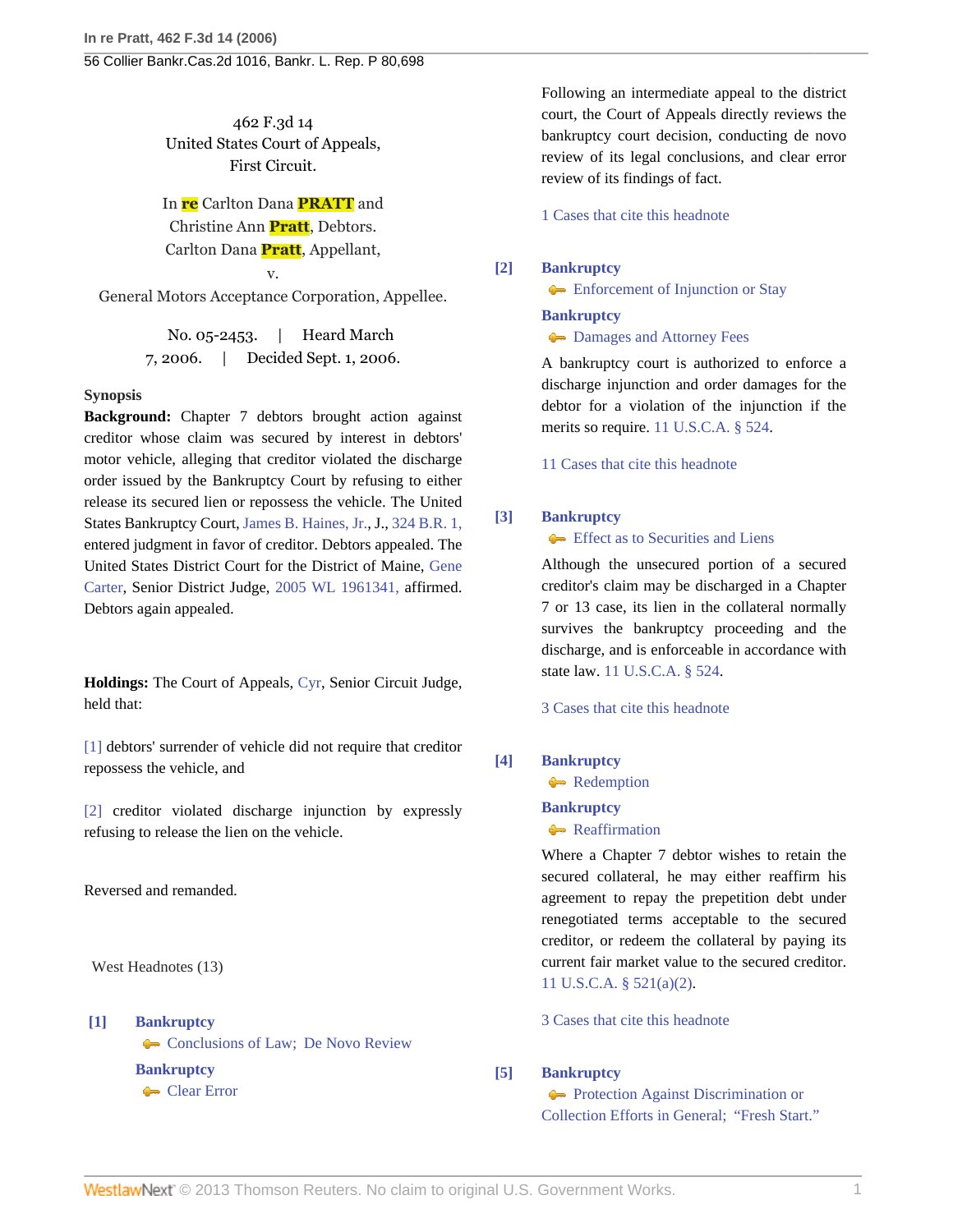### **[Bankruptcy](http://www.westlaw.com/Browse/Home/KeyNumber/51/View.html?docGuid=I189f0c7139fc11dbbb4d83d7c3c3a165&originationContext=document&vr=3.0&rs=cblt1.0&transitionType=DocumentItem&contextData=(sc.Search))**

### **[Reaffirmation](http://www.westlaw.com/Browse/Home/KeyNumber/51k3415/View.html?docGuid=I189f0c7139fc11dbbb4d83d7c3c3a165&originationContext=document&vr=3.0&rs=cblt1.0&transitionType=DocumentItem&contextData=(sc.Search))**

Due to the importance of the Bankruptcy Code's fresh start policy, reaffirmation agreements are subjected to very stringent controls to ensure that debtors are neither coerced nor harassed by secured creditors into reassuming debts which would otherwise be entitled to discharge. [11](http://www.westlaw.com/Link/Document/FullText?findType=L&pubNum=1000546&cite=11USCAS521&originatingDoc=I189f0c7139fc11dbbb4d83d7c3c3a165&refType=LQ&originationContext=document&vr=3.0&rs=cblt1.0&transitionType=DocumentItem&contextData=(sc.Search)) [U.S.C.A. § 521\(a\)\(2\)](http://www.westlaw.com/Link/Document/FullText?findType=L&pubNum=1000546&cite=11USCAS521&originatingDoc=I189f0c7139fc11dbbb4d83d7c3c3a165&refType=LQ&originationContext=document&vr=3.0&rs=cblt1.0&transitionType=DocumentItem&contextData=(sc.Search)).

[2 Cases that cite this headnote](http://www.westlaw.com/Link/RelatedInformation/DocHeadnoteLink?docGuid=I189f0c7139fc11dbbb4d83d7c3c3a165&headnoteId=201021596600520070318081206&originationContext=document&vr=3.0&rs=cblt1.0&transitionType=CitingReferences&contextData=(sc.Search))

### <span id="page-22-2"></span>**[\[6\]](#page-24-5) [Bankruptcy](http://www.westlaw.com/Browse/Home/KeyNumber/51/View.html?docGuid=I189f0c7139fc11dbbb4d83d7c3c3a165&originationContext=document&vr=3.0&rs=cblt1.0&transitionType=DocumentItem&contextData=(sc.Search))**

### [Secured Claims](http://www.westlaw.com/Browse/Home/KeyNumber/51VII(B)/View.html?docGuid=I189f0c7139fc11dbbb4d83d7c3c3a165&originationContext=document&vr=3.0&rs=cblt1.0&transitionType=DocumentItem&contextData=(sc.Search))

Where the debtor decides not to reaffirm a secured debt, or the parties cannot negotiate a reaffirmation, or redemption is not economically feasible, the debtor has but one option: surrender the collateral. 11 U.S.C.A.  $\S$  521(a)(2).

[2 Cases that cite this headnote](http://www.westlaw.com/Link/RelatedInformation/DocHeadnoteLink?docGuid=I189f0c7139fc11dbbb4d83d7c3c3a165&headnoteId=201021596600620070318081206&originationContext=document&vr=3.0&rs=cblt1.0&transitionType=CitingReferences&contextData=(sc.Search))

# <span id="page-22-3"></span>**[\[7\]](#page-25-0) [Bankruptcy](http://www.westlaw.com/Browse/Home/KeyNumber/51/View.html?docGuid=I189f0c7139fc11dbbb4d83d7c3c3a165&originationContext=document&vr=3.0&rs=cblt1.0&transitionType=DocumentItem&contextData=(sc.Search))**

#### [Secured Claims](http://www.westlaw.com/Browse/Home/KeyNumber/51VII(B)/View.html?docGuid=I189f0c7139fc11dbbb4d83d7c3c3a165&originationContext=document&vr=3.0&rs=cblt1.0&transitionType=DocumentItem&contextData=(sc.Search))

In the context of a bankruptcy proceeding, "surrender" by the debtor of secured collateral means that the debtor agrees to make the collateral available to the secured creditor, not that the debtor physically transfers the collateral to creditor. [11 U.S.C.A. § 521\(a\)\(2\)](http://www.westlaw.com/Link/Document/FullText?findType=L&pubNum=1000546&cite=11USCAS521&originatingDoc=I189f0c7139fc11dbbb4d83d7c3c3a165&refType=LQ&originationContext=document&vr=3.0&rs=cblt1.0&transitionType=DocumentItem&contextData=(sc.Search)).

[8 Cases that cite this headnote](http://www.westlaw.com/Link/RelatedInformation/DocHeadnoteLink?docGuid=I189f0c7139fc11dbbb4d83d7c3c3a165&headnoteId=201021596600720070318081206&originationContext=document&vr=3.0&rs=cblt1.0&transitionType=CitingReferences&contextData=(sc.Search))

#### <span id="page-22-0"></span>**[\[8\]](#page-25-1) [Bankruptcy](http://www.westlaw.com/Browse/Home/KeyNumber/51/View.html?docGuid=I189f0c7139fc11dbbb4d83d7c3c3a165&originationContext=document&vr=3.0&rs=cblt1.0&transitionType=DocumentItem&contextData=(sc.Search))**

#### [Secured Claims](http://www.westlaw.com/Browse/Home/KeyNumber/51VII(B)/View.html?docGuid=I189f0c7139fc11dbbb4d83d7c3c3a165&originationContext=document&vr=3.0&rs=cblt1.0&transitionType=DocumentItem&contextData=(sc.Search))

Chapter 7 debtors' surrender of motor vehicle did not require that secured creditor repossess the vehicle if it deemed such repossession cost ineffective. [11 U.S.C.A. § 521\(a\)\(2\).](http://www.westlaw.com/Link/Document/FullText?findType=L&pubNum=1000546&cite=11USCAS521&originatingDoc=I189f0c7139fc11dbbb4d83d7c3c3a165&refType=LQ&originationContext=document&vr=3.0&rs=cblt1.0&transitionType=DocumentItem&contextData=(sc.Search))

[5 Cases that cite this headnote](http://www.westlaw.com/Link/RelatedInformation/DocHeadnoteLink?docGuid=I189f0c7139fc11dbbb4d83d7c3c3a165&headnoteId=201021596600820070318081206&originationContext=document&vr=3.0&rs=cblt1.0&transitionType=CitingReferences&contextData=(sc.Search))

#### <span id="page-22-4"></span>**[\[9\]](#page-25-2) [Bankruptcy](http://www.westlaw.com/Browse/Home/KeyNumber/51/View.html?docGuid=I189f0c7139fc11dbbb4d83d7c3c3a165&originationContext=document&vr=3.0&rs=cblt1.0&transitionType=DocumentItem&contextData=(sc.Search))**

**[Discharge as Injunction](http://www.westlaw.com/Browse/Home/KeyNumber/51k2364/View.html?docGuid=I189f0c7139fc11dbbb4d83d7c3c3a165&originationContext=document&vr=3.0&rs=cblt1.0&transitionType=DocumentItem&contextData=(sc.Search))** 

**[Bankruptcy](http://www.westlaw.com/Browse/Home/KeyNumber/51/View.html?docGuid=I189f0c7139fc11dbbb4d83d7c3c3a165&originationContext=document&vr=3.0&rs=cblt1.0&transitionType=DocumentItem&contextData=(sc.Search))**

**[Proceedings, Acts, or Persons Affected](http://www.westlaw.com/Browse/Home/KeyNumber/51k2394/View.html?docGuid=I189f0c7139fc11dbbb4d83d7c3c3a165&originationContext=document&vr=3.0&rs=cblt1.0&transitionType=DocumentItem&contextData=(sc.Search))** 

In assessing violations of the automatic stay and the discharge injunction, the core issue is whether the creditor acted in such a way as to coerce or harass the debtor improperly. [11 U.S.C.A. § 524.](http://www.westlaw.com/Link/Document/FullText?findType=L&pubNum=1000546&cite=11USCAS524&originatingDoc=I189f0c7139fc11dbbb4d83d7c3c3a165&refType=LQ&originationContext=document&vr=3.0&rs=cblt1.0&transitionType=DocumentItem&contextData=(sc.Search))

[20 Cases that cite this headnote](http://www.westlaw.com/Link/RelatedInformation/DocHeadnoteLink?docGuid=I189f0c7139fc11dbbb4d83d7c3c3a165&headnoteId=201021596600920070318081206&originationContext=document&vr=3.0&rs=cblt1.0&transitionType=CitingReferences&contextData=(sc.Search))

### <span id="page-22-5"></span>**[\[10\]](#page-25-3) [Bankruptcy](http://www.westlaw.com/Browse/Home/KeyNumber/51/View.html?docGuid=I189f0c7139fc11dbbb4d83d7c3c3a165&originationContext=document&vr=3.0&rs=cblt1.0&transitionType=DocumentItem&contextData=(sc.Search))**

### **[Discharge as Injunction](http://www.westlaw.com/Browse/Home/KeyNumber/51k2364/View.html?docGuid=I189f0c7139fc11dbbb4d83d7c3c3a165&originationContext=document&vr=3.0&rs=cblt1.0&transitionType=DocumentItem&contextData=(sc.Search))**

In determining whether a violation of the discharge injunction has occurred, the line between forceful negotiation and improper coercion is not always easy to delineate, and each case must be assessed in the context of its particular facts. [11 U.S.C.A. §§ 521\(a\)\(2\),](http://www.westlaw.com/Link/Document/FullText?findType=L&pubNum=1000546&cite=11USCAS521&originatingDoc=I189f0c7139fc11dbbb4d83d7c3c3a165&refType=LQ&originationContext=document&vr=3.0&rs=cblt1.0&transitionType=DocumentItem&contextData=(sc.Search)) [524.](http://www.westlaw.com/Link/Document/FullText?findType=L&pubNum=1000546&cite=11USCAS524&originatingDoc=I189f0c7139fc11dbbb4d83d7c3c3a165&refType=LQ&originationContext=document&vr=3.0&rs=cblt1.0&transitionType=DocumentItem&contextData=(sc.Search))

[3 Cases that cite this headnote](http://www.westlaw.com/Link/RelatedInformation/DocHeadnoteLink?docGuid=I189f0c7139fc11dbbb4d83d7c3c3a165&headnoteId=201021596601020070318081206&originationContext=document&vr=3.0&rs=cblt1.0&transitionType=CitingReferences&contextData=(sc.Search))

### <span id="page-22-1"></span>**[\[11\]](#page-25-4) [Bankruptcy](http://www.westlaw.com/Browse/Home/KeyNumber/51/View.html?docGuid=I189f0c7139fc11dbbb4d83d7c3c3a165&originationContext=document&vr=3.0&rs=cblt1.0&transitionType=DocumentItem&contextData=(sc.Search))**

## **[Lien Enforcement](http://www.westlaw.com/Browse/Home/KeyNumber/51k2366/View.html?docGuid=I189f0c7139fc11dbbb4d83d7c3c3a165&originationContext=document&vr=3.0&rs=cblt1.0&transitionType=DocumentItem&contextData=(sc.Search))**

Creditor whose claim was secured by interest in Chapter 7 debtors' motor vehicle violated discharge injunction by expressly refusing to release the lien on the vehicle after debtors surrendered it, unless debtors paid claim in full, precluding the debtors from being able to junk the vehicle, where creditor also refused to repossess the vehicle because it was not cost effective to do so. [11 U.S.C.A. §§ 521\(a\)\(2\),](http://www.westlaw.com/Link/Document/FullText?findType=L&pubNum=1000546&cite=11USCAS521&originatingDoc=I189f0c7139fc11dbbb4d83d7c3c3a165&refType=LQ&originationContext=document&vr=3.0&rs=cblt1.0&transitionType=DocumentItem&contextData=(sc.Search)) [524.](http://www.westlaw.com/Link/Document/FullText?findType=L&pubNum=1000546&cite=11USCAS524&originatingDoc=I189f0c7139fc11dbbb4d83d7c3c3a165&refType=LQ&originationContext=document&vr=3.0&rs=cblt1.0&transitionType=DocumentItem&contextData=(sc.Search))

[16 Cases that cite this headnote](http://www.westlaw.com/Link/RelatedInformation/DocHeadnoteLink?docGuid=I189f0c7139fc11dbbb4d83d7c3c3a165&headnoteId=201021596601120070318081206&originationContext=document&vr=3.0&rs=cblt1.0&transitionType=CitingReferences&contextData=(sc.Search))

#### <span id="page-22-6"></span>**[\[12\]](#page-25-5) [Bankruptcy](http://www.westlaw.com/Browse/Home/KeyNumber/51/View.html?docGuid=I189f0c7139fc11dbbb4d83d7c3c3a165&originationContext=document&vr=3.0&rs=cblt1.0&transitionType=DocumentItem&contextData=(sc.Search))**

**[Application of State or Federal Law in](http://www.westlaw.com/Browse/Home/KeyNumber/51k2002/View.html?docGuid=I189f0c7139fc11dbbb4d83d7c3c3a165&originationContext=document&vr=3.0&rs=cblt1.0&transitionType=DocumentItem&contextData=(sc.Search)) [General](http://www.westlaw.com/Browse/Home/KeyNumber/51k2002/View.html?docGuid=I189f0c7139fc11dbbb4d83d7c3c3a165&originationContext=document&vr=3.0&rs=cblt1.0&transitionType=DocumentItem&contextData=(sc.Search))** 

State law governs in a bankruptcy proceeding unless some federal interest requires a different result.

### <span id="page-22-7"></span>**[\[13\]](#page-25-6) [Bankruptcy](http://www.westlaw.com/Browse/Home/KeyNumber/51/View.html?docGuid=I189f0c7139fc11dbbb4d83d7c3c3a165&originationContext=document&vr=3.0&rs=cblt1.0&transitionType=DocumentItem&contextData=(sc.Search))**

**[Protection Against Discrimination or](http://www.westlaw.com/Browse/Home/KeyNumber/51k2363/View.html?docGuid=I189f0c7139fc11dbbb4d83d7c3c3a165&originationContext=document&vr=3.0&rs=cblt1.0&transitionType=DocumentItem&contextData=(sc.Search))** [Collection Efforts in General; "Fresh Start."](http://www.westlaw.com/Browse/Home/KeyNumber/51k2363/View.html?docGuid=I189f0c7139fc11dbbb4d83d7c3c3a165&originationContext=document&vr=3.0&rs=cblt1.0&transitionType=DocumentItem&contextData=(sc.Search))

#### **[Bankruptcy](http://www.westlaw.com/Browse/Home/KeyNumber/51/View.html?docGuid=I189f0c7139fc11dbbb4d83d7c3c3a165&originationContext=document&vr=3.0&rs=cblt1.0&transitionType=DocumentItem&contextData=(sc.Search))**

### **[Discharge as Injunction](http://www.westlaw.com/Browse/Home/KeyNumber/51k2364/View.html?docGuid=I189f0c7139fc11dbbb4d83d7c3c3a165&originationContext=document&vr=3.0&rs=cblt1.0&transitionType=DocumentItem&contextData=(sc.Search))**

Even legitimate state-law rights exercised in a coercive manner may impinge upon the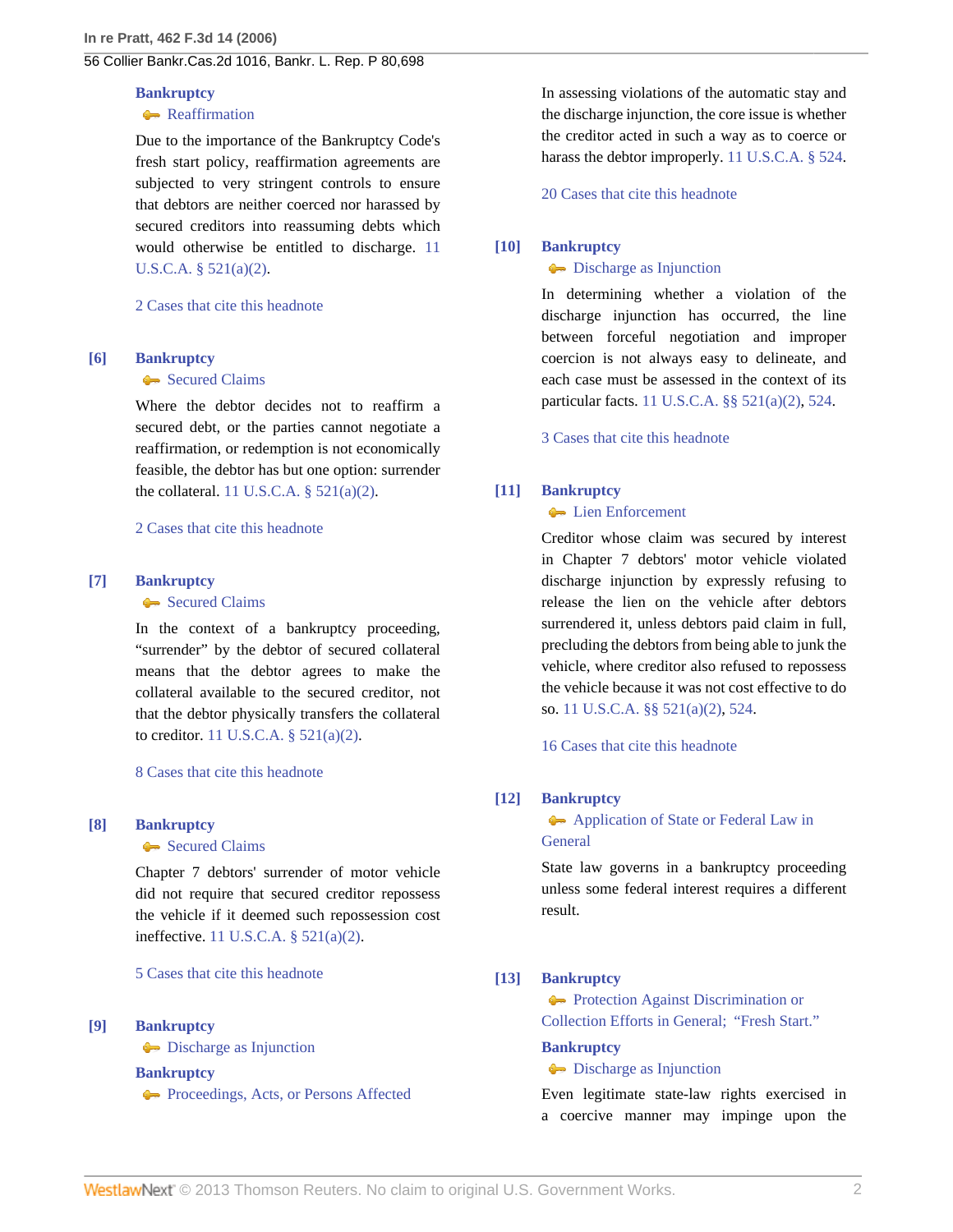important federal interest served by the discharge injunction, which is to ensure that debtors receive a fresh start and are not unfairly coerced into repaying discharged prepetition debts. [11](http://www.westlaw.com/Link/Document/FullText?findType=L&pubNum=1000546&cite=11USCAS524&originatingDoc=I189f0c7139fc11dbbb4d83d7c3c3a165&refType=LQ&originationContext=document&vr=3.0&rs=cblt1.0&transitionType=DocumentItem&contextData=(sc.Search)) [U.S.C.A. § 524.](http://www.westlaw.com/Link/Document/FullText?findType=L&pubNum=1000546&cite=11USCAS524&originatingDoc=I189f0c7139fc11dbbb4d83d7c3c3a165&refType=LQ&originationContext=document&vr=3.0&rs=cblt1.0&transitionType=DocumentItem&contextData=(sc.Search))

[6 Cases that cite this headnote](http://www.westlaw.com/Link/RelatedInformation/DocHeadnoteLink?docGuid=I189f0c7139fc11dbbb4d83d7c3c3a165&headnoteId=201021596601320070318081206&originationContext=document&vr=3.0&rs=cblt1.0&transitionType=CitingReferences&contextData=(sc.Search))

#### **Attorneys and Law Firms**

**\*15** [James F. Molleur](http://www.westlaw.com/Link/Document/FullText?findType=h&pubNum=176284&cite=0174184001&originatingDoc=I189f0c7139fc11dbbb4d83d7c3c3a165&refType=RQ&originationContext=document&vr=3.0&rs=cblt1.0&transitionType=DocumentItem&contextData=(sc.Search)), for appellant.

[F. Bruce Sleeper](http://www.westlaw.com/Link/Document/FullText?findType=h&pubNum=176284&cite=0110979101&originatingDoc=I189f0c7139fc11dbbb4d83d7c3c3a165&refType=RQ&originationContext=document&vr=3.0&rs=cblt1.0&transitionType=DocumentItem&contextData=(sc.Search)), with whom Jensen, Baird, Gardner & Henry, was on brief for appellee.

Before [LIPEZ](http://www.westlaw.com/Link/Document/FullText?findType=h&pubNum=176284&cite=0192467401&originatingDoc=I189f0c7139fc11dbbb4d83d7c3c3a165&refType=RQ&originationContext=document&vr=3.0&rs=cblt1.0&transitionType=DocumentItem&contextData=(sc.Search)), Circuit Judge, [CYR,](http://www.westlaw.com/Link/Document/FullText?findType=h&pubNum=176284&cite=0264045201&originatingDoc=I189f0c7139fc11dbbb4d83d7c3c3a165&refType=RQ&originationContext=document&vr=3.0&rs=cblt1.0&transitionType=DocumentItem&contextData=(sc.Search)) Senior Circuit Judge, and [HOWARD,](http://www.westlaw.com/Link/Document/FullText?findType=h&pubNum=176284&cite=0324387801&originatingDoc=I189f0c7139fc11dbbb4d83d7c3c3a165&refType=RQ&originationContext=document&vr=3.0&rs=cblt1.0&transitionType=DocumentItem&contextData=(sc.Search)) Circuit Judge.

#### **Opinion**

#### [CYR,](http://www.westlaw.com/Link/Document/FullText?findType=h&pubNum=176284&cite=0264045201&originatingDoc=I189f0c7139fc11dbbb4d83d7c3c3a165&refType=RQ&originationContext=document&vr=3.0&rs=cblt1.0&transitionType=DocumentItem&contextData=(sc.Search)) Senior Circuit Judge.

Carlton and Christine **Pratt**, chapter 7 debtors, appeal the district court judgment which affirmed a bankruptcy court ruling that General Motors Acceptance Corporation (GMAC) did not violate the chapter 7 discharge injunction by declining to discharge its lien on the debtors' automobile until they paid the remaining balance due on their prepetition car loan. We now reverse and remand for further proceedings.

#### **I**

#### *BACKGROUND*

In 1994, Carlton **Pratt** bought a new Chevrolet Cavalier and financed the purchase through GMAC, which acquired a lien on the vehicle. Four years later, the **\*16 Pratts** filed a chapter 13 petition, and estimated the current value of the vehicle at \$4900. The bankruptcy court allowed the GMAC proof of secured claim for the outstanding loan balance (including interest) at \$3,291.35, and GMAC subsequently received \$1,083.62 in distributions during the course of the chapter 13 proceeding.

In 1999, the **Pratts** converted their chapter 13 case to chapter 7, by which time the balance due on the GMAC secured claim approximated \$2620. Pursuant to [Bankruptcy Code §](http://www.westlaw.com/Link/Document/FullText?findType=L&pubNum=1000546&cite=11USCAS521&originatingDoc=I189f0c7139fc11dbbb4d83d7c3c3a165&refType=LQ&originationContext=document&vr=3.0&rs=cblt1.0&transitionType=DocumentItem&contextData=(sc.Search))  $521(a)(2)(A)$ , the **Pratts** gave notice that they intended to "surrender" the vehicle, *viz.,* by ceding possession in lieu of reaffirming their prepetition loan obligation to GMAC. The bankruptcy court granted the GMAC motion for relief from the automatic stay in order to allow GMAC to realize on its lien. GMAC notified the **Pratts** in writing of their right to cure the default. After concluding that the expense of repossession would outstrip the value of its secured claim, GMAC followed its customary practice of writing off the remaining loan balance. The **Pratts** retained possession of the vehicle. The bankruptcy court granted the **Pratts** a chapter 7 discharge, which released them from their outstanding personal indebtedness for the balance due on the GMAC car loan.

By September 1999, the **Pratts** realized that the Cavalier was inoperable, hence essentially worthless, and that they would have to dispose of it. Before they could "junk" the car, however, salvage dealers were required by Maine law to obtain a release of the GMAC lien. During the next few months, the **Pratts** repeatedly contacted GMAC and requested that it either repossess the car or release the lien. GMAC refused to release its lien unless and until the outstanding loan balance was paid in full.

The bankruptcy court allowed the **Pratts**' motion to reopen their chapter 7 case to permit them to file the instant adversary proceeding against GMAC, which alleges that GMAC's refusal either to repossess the vehicle or to release the lien, absent full payment of the discharged loan balance, violated the chapter 7 discharge injunction prescribed by [Bankruptcy](http://www.westlaw.com/Link/Document/FullText?findType=L&pubNum=1000546&cite=11USCAS524&originatingDoc=I189f0c7139fc11dbbb4d83d7c3c3a165&refType=LQ&originationContext=document&vr=3.0&rs=cblt1.0&transitionType=DocumentItem&contextData=(sc.Search)) [Code § 524\(a\)\(2\)](http://www.westlaw.com/Link/Document/FullText?findType=L&pubNum=1000546&cite=11USCAS524&originatingDoc=I189f0c7139fc11dbbb4d83d7c3c3a165&refType=LQ&originationContext=document&vr=3.0&rs=cblt1.0&transitionType=DocumentItem&contextData=(sc.Search)). *Cf., e.g., [Arruda v. Sears, Roebuck & Co.,](http://www.westlaw.com/Link/Document/FullText?findType=Y&serNum=2002689927&pubNum=506&originationContext=document&vr=3.0&rs=cblt1.0&transitionType=DocumentItem&contextData=(sc.Search)#co_pp_sp_506_21)* [310 F.3d 13, 21 \(1st Cir.2002\)](http://www.westlaw.com/Link/Document/FullText?findType=Y&serNum=2002689927&pubNum=506&originationContext=document&vr=3.0&rs=cblt1.0&transitionType=DocumentItem&contextData=(sc.Search)#co_pp_sp_506_21) ("Even after the termination of a bankruptcy case, a discharged debtor who wishes to redeem property pursuant to section 722, but who believes that the terms proposed by the lienholder are unfair, can ask the bankruptcy court to reopen the bankruptcy case and adjudicate the matter.").

In due course, the court entered judgment for GMAC. *[In](http://www.westlaw.com/Link/Document/FullText?findType=Y&serNum=2006520493&pubNum=164&originationContext=document&vr=3.0&rs=cblt1.0&transitionType=DocumentItem&contextData=(sc.Search)) re Pratt*, [324 B.R. 1 \(Bankr.D.Me.2005\)](http://www.westlaw.com/Link/Document/FullText?findType=Y&serNum=2006520493&pubNum=164&originationContext=document&vr=3.0&rs=cblt1.0&transitionType=DocumentItem&contextData=(sc.Search)). The court held that (i) GMAC's *in rem* right under Maine law to enforce its lien against the vehicle survived intact the chapter 7 discharge of the **Pratts**' unsecured personal liability on the loan; (ii) by Maine statute, a secured creditor has an unqualified right to refuse to release its lien until the loan balance is paid in full; (iii) the GMAC refusal to release its lien did not coerce the **Pratts** to repay their discharged personal liability on the car loan, but simply invoked its legitimate *in rem* remedies as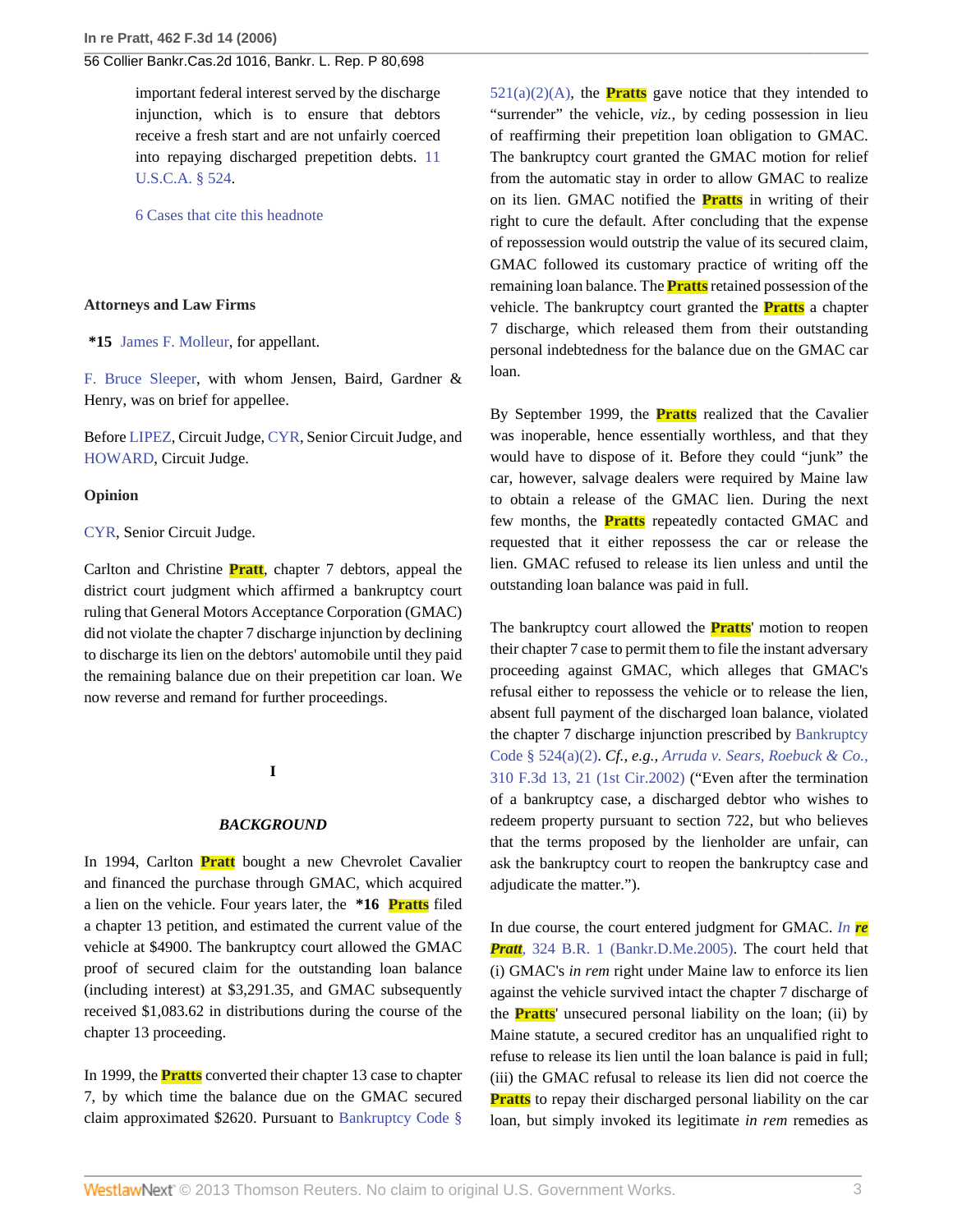accorded under Maine law; and (iv) the situation was no more coercive than had GMAC offered the **Pratts** a reaffirmation agreement whereby they could consent to repay both the secured and unsecured portions of the loan indebtedness. *See id.* [at 8-9.](http://www.westlaw.com/Link/Document/FullText?findType=Y&serNum=2006520493&originationContext=document&vr=3.0&rs=cblt1.0&transitionType=DocumentItem&contextData=(sc.Search)) Following an unsuccessful intermediate appeal to the district court, the **Pratts** initiated the instant appeal.

## **II**

#### *DISCUSSION*

# **A.** *The Putative Violation of the Chapter 7 Discharge Injunction*

The **Pratts** reiterate on appeal that GMAC violated the chapter 7 discharge **\*17** injunction because its refusal either to repossess the vehicle or to release its lien effectively coerced them to repay the discharged personal liability on their car loan. They insist that the GMAC decision effectively negated their right to "surrender" the vehicle pursuant to [Bankruptcy Code § 524\(a\)\(2\)](http://www.westlaw.com/Link/Document/FullText?findType=L&pubNum=1000546&cite=11USCAS524&originatingDoc=I189f0c7139fc11dbbb4d83d7c3c3a165&refType=LQ&originationContext=document&vr=3.0&rs=cblt1.0&transitionType=DocumentItem&contextData=(sc.Search)).

<span id="page-24-0"></span>**[\[1\]](#page-21-0)** Following an intermediate appeal to the district court, we directly review the bankruptcy court decision, conducting *de novo* review of its legal conclusions, and clear error review of its findings of fact. *See In re [New Seabury Co. Ltd. P'ship,](http://www.westlaw.com/Link/Document/FullText?findType=Y&serNum=2009313679&pubNum=506&originationContext=document&vr=3.0&rs=cblt1.0&transitionType=DocumentItem&contextData=(sc.Search)#co_pp_sp_506_33)* [450 F.3d 24, 33 \(1st Cir.2006\).](http://www.westlaw.com/Link/Document/FullText?findType=Y&serNum=2009313679&pubNum=506&originationContext=document&vr=3.0&rs=cblt1.0&transitionType=DocumentItem&contextData=(sc.Search)#co_pp_sp_506_33)

<span id="page-24-1"></span>**[\[2\]](#page-21-1)** "A [bankruptcy] discharge ... operates as an injunction against the commencement or continuation of an action, the employment of process, or an act, to collect, recover or offset any such debt as a personal liability of the debtor, whether or not discharge of such debt is waived." [11 U.S.C. § 524\(a\)\(2\)](http://www.westlaw.com/Link/Document/FullText?findType=L&pubNum=1000546&cite=11USCAS524&originatingDoc=I189f0c7139fc11dbbb4d83d7c3c3a165&refType=LQ&originationContext=document&vr=3.0&rs=cblt1.0&transitionType=DocumentItem&contextData=(sc.Search)); *[Fleet Mortgage Group, Inc. v. Kaneb,](http://www.westlaw.com/Link/Document/FullText?findType=Y&serNum=1999247358&pubNum=506&originationContext=document&vr=3.0&rs=cblt1.0&transitionType=DocumentItem&contextData=(sc.Search)#co_pp_sp_506_267)* 196 F.3d 265, 267 n. 4 [\(1st Cir.1999\)](http://www.westlaw.com/Link/Document/FullText?findType=Y&serNum=1999247358&pubNum=506&originationContext=document&vr=3.0&rs=cblt1.0&transitionType=DocumentItem&contextData=(sc.Search)#co_pp_sp_506_267). "[A] bankruptcy court is authorized to invoke § 105 to enforce the discharge injunction imposed by [§ 524](http://www.westlaw.com/Link/Document/FullText?findType=L&pubNum=1000546&cite=11USCAS524&originatingDoc=I189f0c7139fc11dbbb4d83d7c3c3a165&refType=LQ&originationContext=document&vr=3.0&rs=cblt1.0&transitionType=DocumentItem&contextData=(sc.Search)) and order damages for the appellant in this case if the merits so require." *[Bessette v. Avco Fin. Servs., Inc.,](http://www.westlaw.com/Link/Document/FullText?findType=Y&serNum=2000580776&pubNum=506&originationContext=document&vr=3.0&rs=cblt1.0&transitionType=DocumentItem&contextData=(sc.Search)#co_pp_sp_506_445)* 230 F.3d 439, [445 \(1st Cir.2000\).](http://www.westlaw.com/Link/Document/FullText?findType=Y&serNum=2000580776&pubNum=506&originationContext=document&vr=3.0&rs=cblt1.0&transitionType=DocumentItem&contextData=(sc.Search)#co_pp_sp_506_445) [1](#page-27-0)

<span id="page-24-6"></span><span id="page-24-2"></span>**[\[3\]](#page-21-2)** Although the unsecured portion of a secured creditor's claim may be discharged in a chapter 7 or 13 case, its lien in the collateral normally survives the bankruptcy proceeding and the discharge, and is enforceable in accordance with state law. *See In re Valente,* [360 F.3d 256, 259 n. 1 \(1st Cir.2004\)](http://www.westlaw.com/Link/Document/FullText?findType=Y&serNum=2004176541&pubNum=506&originationContext=document&vr=3.0&rs=cblt1.0&transitionType=DocumentItem&contextData=(sc.Search)#co_pp_sp_506_259); *Arruda,* [310 F.3d at 21](http://www.westlaw.com/Link/Document/FullText?findType=Y&serNum=2002689927&pubNum=506&originationContext=document&vr=3.0&rs=cblt1.0&transitionType=DocumentItem&contextData=(sc.Search)#co_pp_sp_506_21). The Bankruptcy Code nonetheless contains several provisions which contemplate lien avoidance and/or modification. For example, [Bankruptcy Code § 521\(a\)](http://www.westlaw.com/Link/Document/FullText?findType=L&pubNum=1000546&cite=11USCAS521&originatingDoc=I189f0c7139fc11dbbb4d83d7c3c3a165&refType=LQ&originationContext=document&vr=3.0&rs=cblt1.0&transitionType=DocumentItem&contextData=(sc.Search))

[\(2\)](http://www.westlaw.com/Link/Document/FullText?findType=L&pubNum=1000546&cite=11USCAS521&originatingDoc=I189f0c7139fc11dbbb4d83d7c3c3a165&refType=LQ&originationContext=document&vr=3.0&rs=cblt1.0&transitionType=DocumentItem&contextData=(sc.Search)) prescribes several remedies for the debtor who desires to be freed from a prepetition lien:

[I]f an individual debtor's schedule of assets and liabilities includes debts which are secured by property of the estate-

(A) within thirty days after the date of the filing of a petition under chapter 7 of this title or on or before the date of the meeting of creditors, whichever is earlier, or within such additional time as the court, for cause, within such period fixes, the debtor shall file with the clerk a statement of his intention with respect to the retention or surrender of such property and, if applicable, specifying that such property is claimed as exempt, that the debtor intends to redeem such property, or that the debtor intends to reaffirm debts secured by such property;

(B) within 30 days after the first date set for the meeting of creditors under section 341(a), or within such additional time as the court, for cause, within such 30-day period fixes, the debtor shall perform his intention with respect to such property, as specified by subparagraph (A) of this paragraph; and

(C) nothing in subparagraphs (A) and (B) of this paragraph shall alter the debtor's or the trustee's rights with regard to such property under this title, except as provided in section 362(h).

### [11 U.S.C. § 521\(a\)\(2\)](http://www.westlaw.com/Link/Document/FullText?findType=L&pubNum=1000546&cite=11USCAS521&originatingDoc=I189f0c7139fc11dbbb4d83d7c3c3a165&refType=LQ&originationContext=document&vr=3.0&rs=cblt1.0&transitionType=DocumentItem&contextData=(sc.Search)).

<span id="page-24-7"></span><span id="page-24-5"></span><span id="page-24-4"></span><span id="page-24-3"></span>**[\[4\]](#page-21-3) [\[5\]](#page-21-4) [\[6](#page-22-2)]** Subsection 521(a)(2) thus contemplates three distinct debtor prerogatives: **\*18** reaffirmation, redemption, or surrender. *See [Bank of Boston v. Burr](http://www.westlaw.com/Link/Document/FullText?findType=Y&serNum=1998237503&pubNum=506&originationContext=document&vr=3.0&rs=cblt1.0&transitionType=DocumentItem&contextData=(sc.Search)#co_pp_sp_506_847)* (*In re Burr* ), 160 [F.3d 843, 847-48 \(1st Cir.1998\)](http://www.westlaw.com/Link/Document/FullText?findType=Y&serNum=1998237503&pubNum=506&originationContext=document&vr=3.0&rs=cblt1.0&transitionType=DocumentItem&contextData=(sc.Search)#co_pp_sp_506_847) (holding that reaffirmation, redemption, or surrender are the exclusive debtor remedies contemplated by §  $521(a)(2)$ ). Where the debtor wishes to retain the collateral, he may either "reaffirm" his agreement to repay the prepetition debt under renegotiated terms acceptable to the secured creditor, or "redeem" the collateral by paying its current fair market value to the secured creditor. Due to the importance of the Code's "fresh start" policy, however, reaffirmation agreements are subjected to very stringent controls to ensure that debtors are neither coerced nor harassed by secured creditors into reassuming debts which would otherwise be entitled to discharge. *See [In](http://www.westlaw.com/Link/Document/FullText?findType=Y&serNum=2002201853&pubNum=506&originationContext=document&vr=3.0&rs=cblt1.0&transitionType=DocumentItem&contextData=(sc.Search)#co_pp_sp_506_398) re Jamo,* [283 F.3d 392, 398 \(1st Cir.2002\);](http://www.westlaw.com/Link/Document/FullText?findType=Y&serNum=2002201853&pubNum=506&originationContext=document&vr=3.0&rs=cblt1.0&transitionType=DocumentItem&contextData=(sc.Search)#co_pp_sp_506_398) *[Whitehouse v.](http://www.westlaw.com/Link/Document/FullText?findType=Y&serNum=2002067633&pubNum=506&originationContext=document&vr=3.0&rs=cblt1.0&transitionType=DocumentItem&contextData=(sc.Search)#co_pp_sp_506_574) LaRoche,* [277 F.3d 568, 574 \(1st Cir.2002\).](http://www.westlaw.com/Link/Document/FullText?findType=Y&serNum=2002067633&pubNum=506&originationContext=document&vr=3.0&rs=cblt1.0&transitionType=DocumentItem&contextData=(sc.Search)#co_pp_sp_506_574) [2](#page-27-1) Likewise, the Code contains provisions which fix the amount at which the debtor will be entitled to redeem the collateral unilaterally,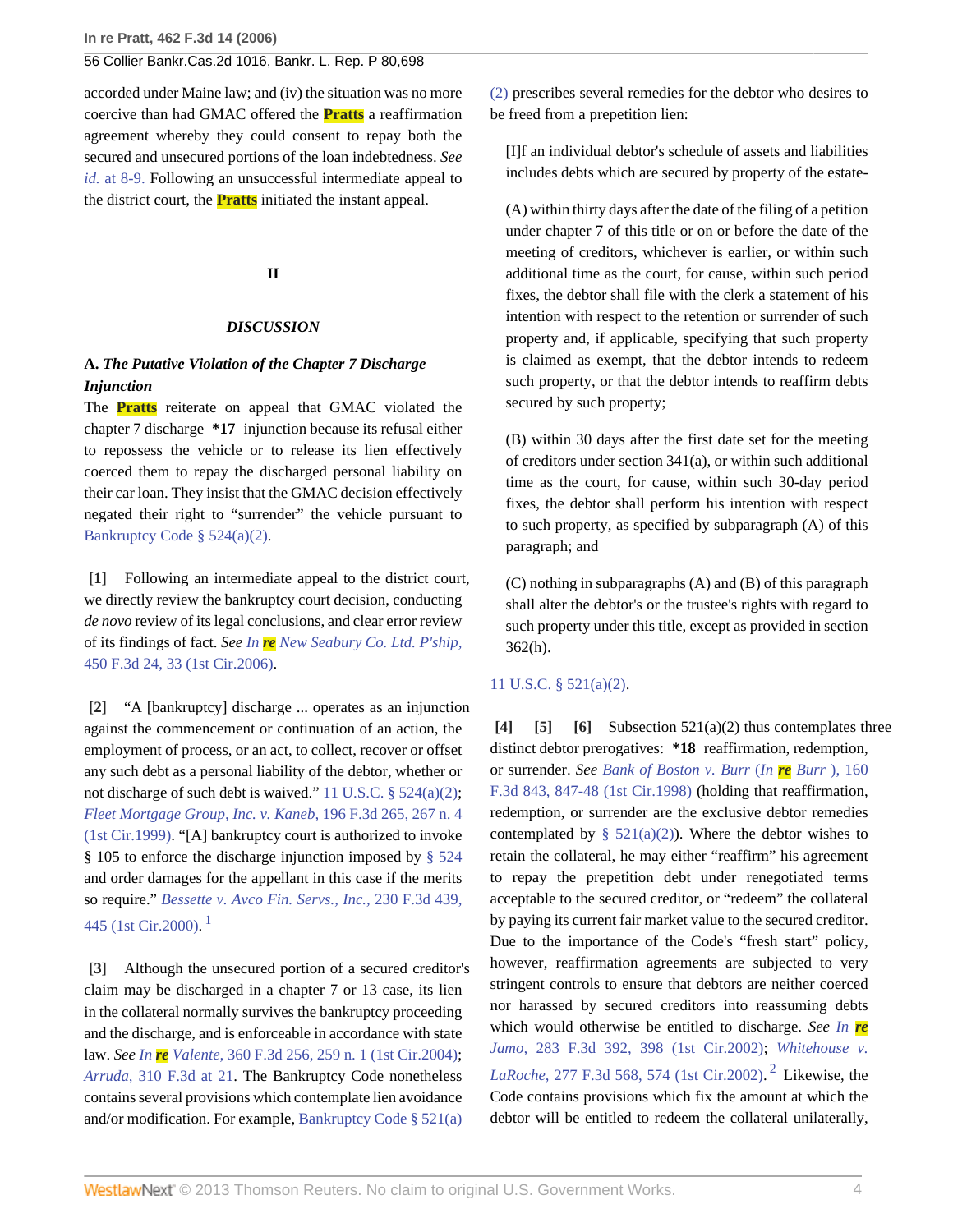which in some circumstances may not reflect its current fair market value at redemption. *See, e.g.,* [11 U.S.C. § 348\(f\)\(1\)](http://www.westlaw.com/Link/Document/FullText?findType=L&pubNum=1000546&cite=11USCAS348&originatingDoc=I189f0c7139fc11dbbb4d83d7c3c3a165&refType=LQ&originationContext=document&vr=3.0&rs=cblt1.0&transitionType=DocumentItem&contextData=(sc.Search)) (requiring that, when a case is converted to chapter 7 from chapter 13, property be valuated at the same amount as its determined value during the chapter 1[3](#page-27-2) case).  $3$  Where the debtor decides not to reaffirm, or the parties cannot negotiate a reaffirmation, or redemption is not economically feasible, the debtor has but one option: "surrender" the collateral. The **Pratts** elected the latter option.

<span id="page-25-8"></span><span id="page-25-1"></span><span id="page-25-0"></span>**[\[7\]](#page-22-3) [\[8\]](#page-22-0)** Subsection 521(a)(2) does not, however, define the term "surrender." Since Congress did not use the term "deliver," however, one reasonably may assume that "surrender" does not necessarily contemplate that the debtor physically have transferred the collateral to the secured creditor. *See, e.g., In re Cornejo,* [342 B.R. 834, 836-37](http://www.westlaw.com/Link/Document/FullText?findType=Y&serNum=2006264512&pubNum=164&originationContext=document&vr=3.0&rs=cblt1.0&transitionType=DocumentItem&contextData=(sc.Search)#co_pp_sp_164_836)  $(Bankr.M.D.Fla.2005)$ .<sup>[4](#page-27-3)</sup> Thus, the most sensible connotation **\*19** of "surrender" in the present context is that the debtor agreed to make the collateral *available* to the secured creditor-*viz.,* to cede his possessory rights in the collateralwithin 30 days of the filing of the notice of intention to surrender possession of the collateral. Similarly, nothing in subsection  $521(a)(2)$  remotely suggests that the secured creditor is *required* to accept possession of the vehicle at the end of the 30-day period, as such a reading would be at odds with well-established law that a creditor's decision whether to foreclose on and/or repossess collateral is purely voluntary and discretionary. Thus, we agree with the GMAC contention that the **Pratts**' surrender did not require that it repossess the vehicle if GMAC deemed such repossession cost ineffective.

<span id="page-25-3"></span><span id="page-25-2"></span>**[\[9\]](#page-22-4) [\[10](#page-22-5)]** The more difficult question is whether the "surrender" provision required that GMAC release its lien. In assessing violations of the automatic stay and the discharge injunction, the core issue is whether the creditor acted in such a way as to "coerce" or "harass" the debtor improperly. *See In re Diamond,* [346 F.3d 224, 227 \(1st Cir.2003\)](http://www.westlaw.com/Link/Document/FullText?findType=Y&serNum=2003687560&pubNum=506&originationContext=document&vr=3.0&rs=cblt1.0&transitionType=DocumentItem&contextData=(sc.Search)#co_pp_sp_506_227); *Jamo,* [283 F.3d at 399.](http://www.westlaw.com/Link/Document/FullText?findType=Y&serNum=2002201853&pubNum=506&originationContext=document&vr=3.0&rs=cblt1.0&transitionType=DocumentItem&contextData=(sc.Search)#co_pp_sp_506_399) Although the fact that the **Pratts** (and not GMAC) initiated all the inquiries about releasing the lien might preclude a finding that GMAC "harassed" the **Pratts**, that does not foreclose the possibility that GMAC's refusal was objectively and improperly "coercive" in the circumstances. However, the line between forceful negotiation and improper coercion is not always easy to delineate, and each case must therefore be assessed in the context of its particular facts. *See id.*

<span id="page-25-4"></span>**[\[11\]](#page-22-1)** The particular record facts material to our assessment of objective coercion are: (i) the **Pratts** timely filed a [§ 521\(a\)](http://www.westlaw.com/Link/Document/FullText?findType=L&pubNum=1000546&cite=11USCAS521&originatingDoc=I189f0c7139fc11dbbb4d83d7c3c3a165&refType=LQ&originationContext=document&vr=3.0&rs=cblt1.0&transitionType=DocumentItem&contextData=(sc.Search))

<span id="page-25-7"></span>[\(2\)](http://www.westlaw.com/Link/Document/FullText?findType=L&pubNum=1000546&cite=11USCAS521&originatingDoc=I189f0c7139fc11dbbb4d83d7c3c3a165&refType=LQ&originationContext=document&vr=3.0&rs=cblt1.0&transitionType=DocumentItem&contextData=(sc.Search)) notice of their intention to surrender the vehicle; (ii) they did nothing to prevent GMAC from repossessing the vehicle; (iii) the value of the inoperable vehicle had plummeted to such an extent that it needed to be towed to a junkyard, which declined to accept it absent a valid lien release; (iv) GMAC determined-presumably based upon the precipitous drop in the vehicle's worth-that it was not cost effective to repossess and resell the vehicle; and (v) according to state law, the vehicle could not be junked unless GMAC released its lien.

<span id="page-25-6"></span><span id="page-25-5"></span>**[\[12\]](#page-22-6) [\[13\]](#page-22-7)** Although GMAC did not create all these circumstances, and we find no record evidence that it acted in bad faith, in these circumstances its actions were objectively coercive. Maine law unqualifiedly entitled GMAC to refuse to release its lien unless and until the outstanding loan balance was paid, *see* 11 [Me.Rev.Stat. Ann. tit. 11, §§ 9-1620](http://www.westlaw.com/Link/Document/FullText?findType=L&pubNum=1000265&cite=MESTT.11S9-1620&originatingDoc=I189f0c7139fc11dbbb4d83d7c3c3a165&refType=LQ&originationContext=document&vr=3.0&rs=cblt1.0&transitionType=DocumentItem&contextData=(sc.Search)) to-1624, but state law governs in a bankruptcy proceeding "unless some federal interest requires a different result." *[Butner v.](http://www.westlaw.com/Link/Document/FullText?findType=Y&serNum=1979108028&pubNum=708&originationContext=document&vr=3.0&rs=cblt1.0&transitionType=DocumentItem&contextData=(sc.Search)) United States,* [440 U.S. 48, 55, 99 S.Ct. 914, 59 L.Ed.2d 136,](http://www.westlaw.com/Link/Document/FullText?findType=Y&serNum=1979108028&pubNum=708&originationContext=document&vr=3.0&rs=cblt1.0&transitionType=DocumentItem&contextData=(sc.Search)) [\(1979\);](http://www.westlaw.com/Link/Document/FullText?findType=Y&serNum=1979108028&pubNum=708&originationContext=document&vr=3.0&rs=cblt1.0&transitionType=DocumentItem&contextData=(sc.Search)) *In re LAN Tamers,* [329 F.3d 204, 213-14 \(1st Cir.\),](http://www.westlaw.com/Link/Document/FullText?findType=Y&serNum=2003358853&pubNum=506&originationContext=document&vr=3.0&rs=cblt1.0&transitionType=DocumentItem&contextData=(sc.Search)#co_pp_sp_506_213) *cert. denied,* [540 U.S. 1047, 124 S.Ct. 808, 157 L.Ed.2d 695](http://www.westlaw.com/Link/Document/FullText?findType=Y&serNum=2003638730&pubNum=708&originationContext=document&vr=3.0&rs=cblt1.0&transitionType=DocumentItem&contextData=(sc.Search)) [\(2003\).](http://www.westlaw.com/Link/Document/FullText?findType=Y&serNum=2003638730&pubNum=708&originationContext=document&vr=3.0&rs=cblt1.0&transitionType=DocumentItem&contextData=(sc.Search)) Thus, even legitimate state-law rights exercised in a coercive manner might impinge upon the important federal interest served by the discharge injunction, which is to ensure that debtors receive a "fresh start" and are not unfairly coerced into repaying discharged prepetition debts.

In our view, the particular confluence of the above-mentioned circumstances renders the GMAC refusal to release its lien objectively coercive. First, GMAC announced that it did not intend to repossess the "surrendered" vehicle because it was of insufficient value, then expressly conditioned its release of the lien upon the **Pratts**' agreement to repay the loan balance in full. Whatever the *bona fides* of the state-law basis for the GMAC statement, **\*20** its pronouncement effectively amounted to a demand for a "reaffirmation," which obviously never purported to comply with the stringent "anti-coercion" requirements of [Bankruptcy Code § 524\(c\)](http://www.westlaw.com/Link/Document/FullText?findType=L&pubNum=1000546&cite=11USCAS524&originatingDoc=I189f0c7139fc11dbbb4d83d7c3c3a165&refType=LQ&originationContext=document&vr=3.0&rs=cblt1.0&transitionType=DocumentItem&contextData=(sc.Search)). *See supra note* 2. Moreover, as the **Pratts** could not junk the vehicle without a release of the GMAC lien, *see* [Me.Rev.Stat. Ann. tit. 29-A,](http://www.westlaw.com/Link/Document/FullText?findType=L&pubNum=1000265&cite=MESTT29-AS664-A&originatingDoc=I189f0c7139fc11dbbb4d83d7c3c3a165&refType=LQ&originationContext=document&vr=3.0&rs=cblt1.0&transitionType=DocumentItem&contextData=(sc.Search)) [§ 664-A\(4\)](http://www.westlaw.com/Link/Document/FullText?findType=L&pubNum=1000265&cite=MESTT29-AS664-A&originatingDoc=I189f0c7139fc11dbbb4d83d7c3c3a165&refType=LQ&originationContext=document&vr=3.0&rs=cblt1.0&transitionType=DocumentItem&contextData=(sc.Search)), they were confronted with the grim prospect of retaining indefinite possession of a worthless vehicle unless they paid the GMAC loan balance, together with all the attendant costs of possessing, maintaining, insuring, and/or garaging the vehicle. Therefore, the GMAC refusal had the *practical effect* of eliminating the **Pratts**' "surrender" option under §  $521(a)(2)$ . This court previously has noted that the "surrender" option is an important safety-valve, inasmuch as a debtor ultimately cannot be coerced into a reaffirmation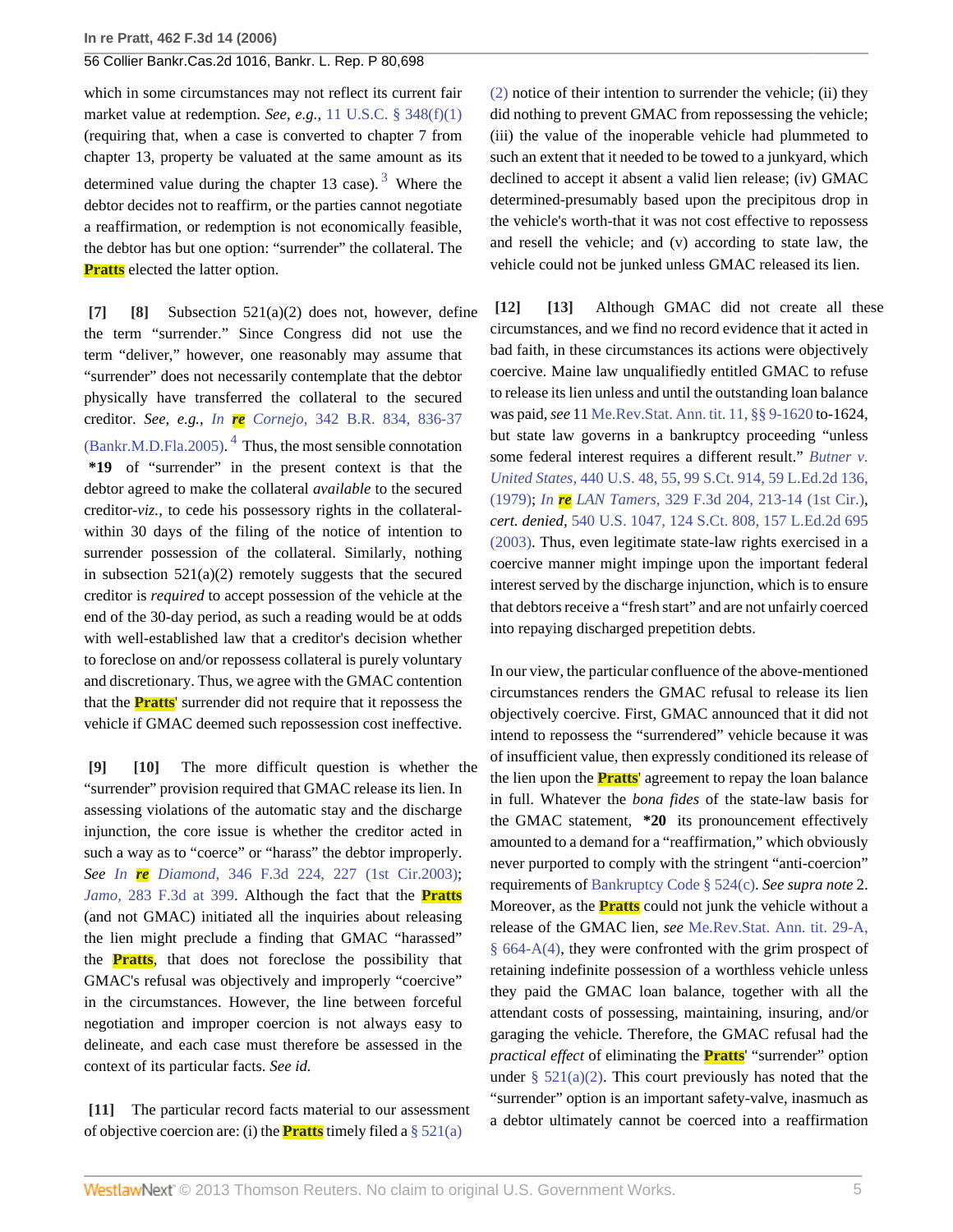where he retains the option to surrender the collateral to the secured creditor. *See, e.g., In re Burr,* [160 F.3d at 848](http://www.westlaw.com/Link/Document/FullText?findType=Y&serNum=1998237503&pubNum=506&originationContext=document&vr=3.0&rs=cblt1.0&transitionType=DocumentItem&contextData=(sc.Search)#co_pp_sp_506_848) (noting that debtors cannot be compelled to reaffirm, since "they can always surrender the property and be discharged of the underlying debt"); *see also Jamo,* [283 F.3d at 400](http://www.westlaw.com/Link/Document/FullText?findType=Y&serNum=2002201853&pubNum=506&originationContext=document&vr=3.0&rs=cblt1.0&transitionType=DocumentItem&contextData=(sc.Search)#co_pp_sp_506_400) (same).

We do not suggest that a secured creditor invariably would be in violation of the discharge injunction were it to insist upon its *in rem* rights under state law. However, GMAC identifies no compelling reason for doing so in this instance, relying instead upon its bare right of refusal under state law. Since this motor vehicle was essentially worthless, and vehicles rarely (if ever) appreciate in value over time, there was no reasonable prospect that the automobile would generate future sale proceeds (to which the GMAC lien automatically would have attached, *see* [Me.Rev.Stat. Ann.](http://www.westlaw.com/Link/Document/FullText?findType=L&pubNum=1000265&cite=MESTT.11S9-1315&originatingDoc=I189f0c7139fc11dbbb4d83d7c3c3a165&refType=LQ&originationContext=document&vr=3.0&rs=cblt1.0&transitionType=DocumentItem&contextData=(sc.Search)) [tit. 11, § 9-1315\(1\)](http://www.westlaw.com/Link/Document/FullText?findType=L&pubNum=1000265&cite=MESTT.11S9-1315&originatingDoc=I189f0c7139fc11dbbb4d83d7c3c3a165&refType=LQ&originationContext=document&vr=3.0&rs=cblt1.0&transitionType=DocumentItem&contextData=(sc.Search))). GMAC determined that repossession was not feasible. The **Pratts** maintained, and the bankruptcy court found, that the vehicle had no significant value. Thus, the legitimate *raison d'etre* for the GMAC lien no longer obtained, and the federal bankruptcy-law interest in according debtors a fresh start, free from objectively coercive reaffirmation demands, must be accorded supremacy. *Cf. [In](http://www.westlaw.com/Link/Document/FullText?findType=Y&serNum=2001510073&pubNum=164&originationContext=document&vr=3.0&rs=cblt1.0&transitionType=DocumentItem&contextData=(sc.Search)#co_pp_sp_164_767) re Groth,* [269 B.R. 766, 767-68 \(Bankr.S.D.Ohio 2001\)](http://www.westlaw.com/Link/Document/FullText?findType=Y&serNum=2001510073&pubNum=164&originationContext=document&vr=3.0&rs=cblt1.0&transitionType=DocumentItem&contextData=(sc.Search)#co_pp_sp_164_767) ("[A] debtor in a chapter 7 case, as part of his fresh economic start, should be permitted to surrender [worthless] collateral he does not intend to keep. If the secured creditor determines that its collateral is worth less than the cost of taking it into its possession, the creditor must waive the effect of its lien so that the debtor is able to dispose of the collateral.").  $\frac{5}{2}$  $\frac{5}{2}$  $\frac{5}{2}$ 

Although the bankruptcy court aptly noted that this precise situation is likely to arise infrequently (if ever) in future cases, the "coerciveness" involved in each case must be assessed on its particular facts. We can only conclude that the GMAC refusal to release its valueless lien so that the vehicle could be junked-though presumably not made in bad faith-was "coercive" in its effect, and thus willfully violated the discharge injunction. The **Pratts** are therefore entitled to establish and recover their compensatory damages, together with other appropriate relief under [Bankruptcy Code § 105\(a\).](http://www.westlaw.com/Link/Document/FullText?findType=L&pubNum=1000546&cite=11USCAS105&originatingDoc=I189f0c7139fc11dbbb4d83d7c3c3a165&refType=LQ&originationContext=document&vr=3.0&rs=cblt1.0&transitionType=DocumentItem&contextData=(sc.Search))

#### **B.** *The Burden of Proof*

The bankruptcy court opined that the **Pratts** needed to prove a GMAC violation simply by a preponderance of the evidence, rather than by clear and convincing evidence, **\*21** citing our decision in *[Fleet Mortgage Group, Inc. v. Kaneb,](http://www.westlaw.com/Link/Document/FullText?findType=Y&serNum=1999247358&pubNum=506&originationContext=document&vr=3.0&rs=cblt1.0&transitionType=DocumentItem&contextData=(sc.Search))* 196 F.3d [265 \(1st Cir.1999\)](http://www.westlaw.com/Link/Document/FullText?findType=Y&serNum=1999247358&pubNum=506&originationContext=document&vr=3.0&rs=cblt1.0&transitionType=DocumentItem&contextData=(sc.Search)). *Pratt,* [324 B.R. at 5](http://www.westlaw.com/Link/Document/FullText?findType=Y&serNum=2006520493&pubNum=164&originationContext=document&vr=3.0&rs=cblt1.0&transitionType=DocumentItem&contextData=(sc.Search)#co_pp_sp_164_5). As the bankruptcy court ultimately found no violation under either standard, however, it did not resolve the issue. *Id.* Since the bankruptcy court decision on the liability issue must be reversed, the burden of proof issue is before us on appeal.

*Kaneb* did not speak to the question whether a bankruptcy debtor must prove an alleged violation of the automatic stay (or by analogy, of the discharge injunction) by the heightened evidentiary standard of clear and convincing evidence, which is normally required to establish civil contempt outside of the bankruptcy context. Rather, *Kaneb* involved a related but distinct issue: namely, *what* facts must a debtor adduce to prove a violation. We rejected the proposition that a stay violation could not be actionable (*viz.,* "willful") if the creditor had made a good faith mistake, and we held that "the standard for a willful violation of the automatic stay under § 362(h) is met if there is knowledge of the stay and the defendant intended the actions which constituted the violation." *Kaneb,* [196 F.3d at](http://www.westlaw.com/Link/Document/FullText?findType=Y&serNum=1999247358&pubNum=506&originationContext=document&vr=3.0&rs=cblt1.0&transitionType=DocumentItem&contextData=(sc.Search)#co_pp_sp_506_265) [265](http://www.westlaw.com/Link/Document/FullText?findType=Y&serNum=1999247358&pubNum=506&originationContext=document&vr=3.0&rs=cblt1.0&transitionType=DocumentItem&contextData=(sc.Search)#co_pp_sp_506_265). By contrast, the distinction presently at issue-between preponderance of the evidence and clear and convincing evidence-entails the *quantum* of proof; *viz.,* how much of this factual evidence of knowledge and general intent-the debtor must adduce to survive a "sufficiency of the evidence" challenge. *See [Lamphere v. Brown Univ.,](http://www.westlaw.com/Link/Document/FullText?findType=Y&serNum=1986142096&pubNum=350&originationContext=document&vr=3.0&rs=cblt1.0&transitionType=DocumentItem&contextData=(sc.Search)#co_pp_sp_350_536)* 798 F.2d 532, 536 [\(1st Cir.1986\)](http://www.westlaw.com/Link/Document/FullText?findType=Y&serNum=1986142096&pubNum=350&originationContext=document&vr=3.0&rs=cblt1.0&transitionType=DocumentItem&contextData=(sc.Search)#co_pp_sp_350_536) (defining "clear and convincing" as more than a preponderance but less than beyond a reasonable doubt).

<span id="page-26-0"></span>Given the present record, we need not now address or determine the quantum-of-evidence issue. *Compare, e.g., In re Dunn,* [324 B.R. 175, 179 \(D.Mass.2005\)](http://www.westlaw.com/Link/Document/FullText?findType=Y&serNum=2006523482&pubNum=164&originationContext=document&vr=3.0&rs=cblt1.0&transitionType=DocumentItem&contextData=(sc.Search)#co_pp_sp_164_179) (holding that [§ 105](http://www.westlaw.com/Link/Document/FullText?findType=L&pubNum=1000546&cite=11USCAS105&originatingDoc=I189f0c7139fc11dbbb4d83d7c3c3a165&refType=LQ&originationContext=document&vr=3.0&rs=cblt1.0&transitionType=DocumentItem&contextData=(sc.Search)) contempt action triggers "clear and convincing" standard); *In re Parker,* [334 B.R. 529, 538](http://www.westlaw.com/Link/Document/FullText?findType=Y&serNum=2007825853&pubNum=164&originationContext=document&vr=3.0&rs=cblt1.0&transitionType=DocumentItem&contextData=(sc.Search)#co_pp_sp_164_538) [\(Bankr.D.Mass.2005\)](http://www.westlaw.com/Link/Document/FullText?findType=Y&serNum=2007825853&pubNum=164&originationContext=document&vr=3.0&rs=cblt1.0&transitionType=DocumentItem&contextData=(sc.Search)#co_pp_sp_164_538) (same); *In re Feldmeier,* [335 B.R. 807,](http://www.westlaw.com/Link/Document/FullText?findType=Y&serNum=2007959591&pubNum=164&originationContext=document&vr=3.0&rs=cblt1.0&transitionType=DocumentItem&contextData=(sc.Search)#co_pp_sp_164_811) [811-12 \(Bankr.D.Or.2005\)](http://www.westlaw.com/Link/Document/FullText?findType=Y&serNum=2007959591&pubNum=164&originationContext=document&vr=3.0&rs=cblt1.0&transitionType=DocumentItem&contextData=(sc.Search)#co_pp_sp_164_811) (same), *with In re [Silberkraus,](http://www.westlaw.com/Link/Document/FullText?findType=Y&serNum=2000570812&pubNum=164&originationContext=document&vr=3.0&rs=cblt1.0&transitionType=DocumentItem&contextData=(sc.Search)#co_pp_sp_164_913)* [253 B.R. 890, 913-14 \(Bankr.C.D.Cal.2000\)](http://www.westlaw.com/Link/Document/FullText?findType=Y&serNum=2000570812&pubNum=164&originationContext=document&vr=3.0&rs=cblt1.0&transitionType=DocumentItem&contextData=(sc.Search)#co_pp_sp_164_913) (holding that [§ 105](http://www.westlaw.com/Link/Document/FullText?findType=L&pubNum=1000546&cite=11USCAS105&originatingDoc=I189f0c7139fc11dbbb4d83d7c3c3a165&refType=LQ&originationContext=document&vr=3.0&rs=cblt1.0&transitionType=DocumentItem&contextData=(sc.Search)) contains no evidence of a "clear and convincing" requirement), *aff'd,* [336 F.3d 864 \(9th Cir.2003\).](http://www.westlaw.com/Link/Document/FullText?findType=Y&serNum=2003483113&pubNum=506&originationContext=document&vr=3.0&rs=cblt1.0&transitionType=DocumentItem&contextData=(sc.Search)) Whichever the appropriate evidentiary standard, GMAC has not suggested-nor could it plausibly do so on these record factsthat it did not know of the existence of the **Pratts**' chapter 7 discharge, or that it did not intend to communicate to the **Pratts** its refusal to release its lien in the automobile so that it could be junked. Given the clarity of the present record as to both the "notice" and "general intent" elements, therefore, we conclude that the **Pratts** adduced sufficient evidence that GMAC's violation of the discharge injunction was "willful."